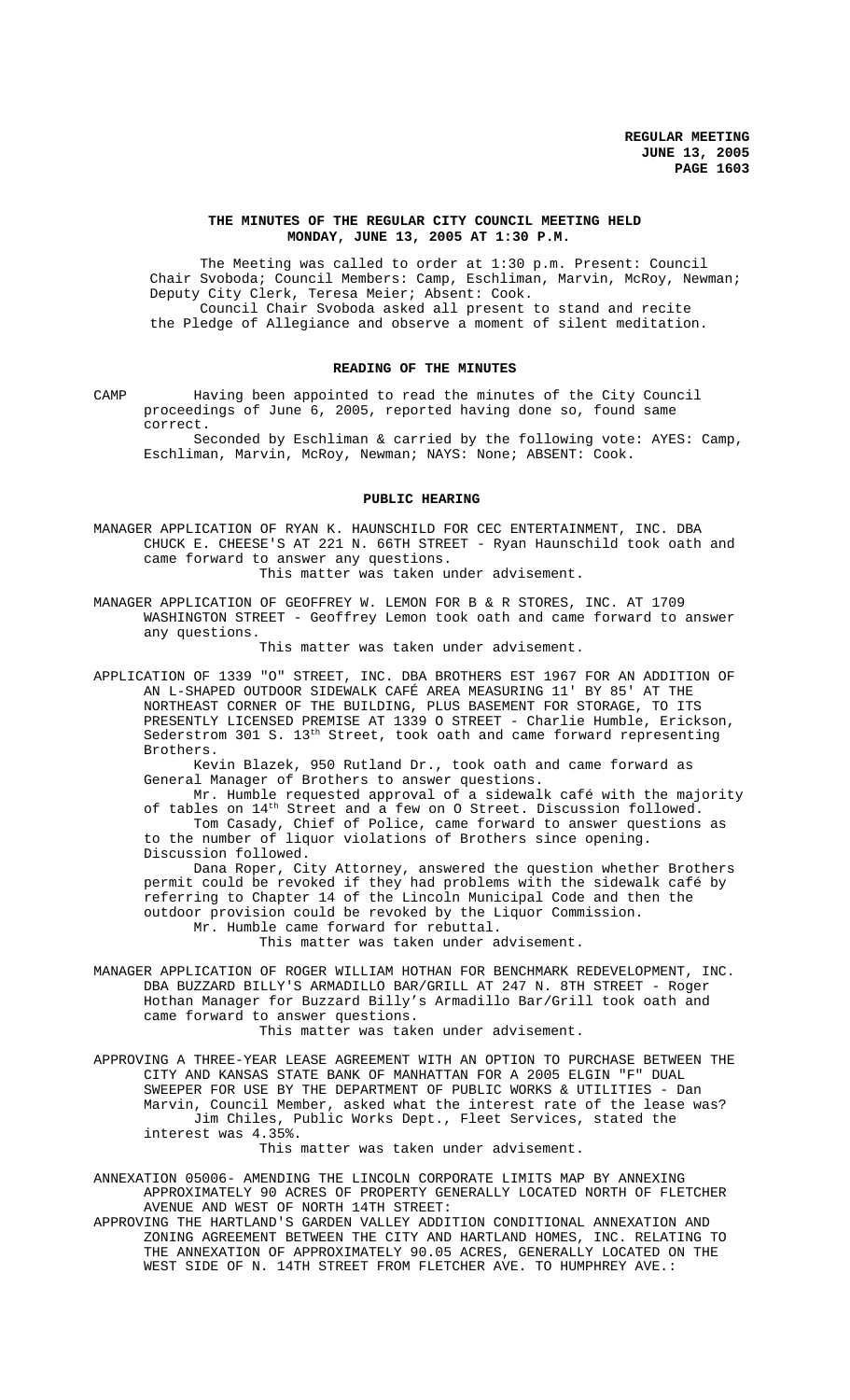CHANGE OF ZONE 05024 - APPLICATION OF HARTLAND HOMES, INC. FOR A CHANGE FROM AG AGRICULTURAL DISTRICT TO R-3 RESIDENTIAL DISTRICT ON PROPERTY GENERALLY LOCATED NORTH OF FLETCHER AVENUE AND WEST OF NORTH 14TH STREET:

VACATION 05002 - VACATING NORTH 11TH STREET FROM THE NORTH LINE OF FLETCHER AVENUE TO THE SOUTH LINE OF HUMPHREY AVENUE - Brian Carstens, 601 Old Cheney Road., Suite C, came forward appearing on behalf of Hartland Homes, to inform the Council of the zoning changes and the compromises Discussion followed.

Peter Katt, 1045 Lincoln Mall, Suite 200, came forward representing Hartland Homes and to refer to the Comp Plan in reference to this project. Discussion followed.

Duane Hartman of Hartland Homes to explain the reason for the smaller lots and the price of the homes. Discussion followed. Carol Brown, 2201 Alvo Cr., came forward in opposition to

decreasing the size of the lots.

Glen Cekal, 1420 "C" Street, came forward in opposition. Annabelle Neemann, 7001 N.  $7<sup>th</sup>$  Street, came forward in opposition. Discussion followed.

Drennen Watts, 6301 N.  $7<sup>th</sup>$  Street, came forward in opposition. Discussion followed.

Melinda Kramer, 6300 N.  $7<sup>th</sup>$  Street, came forward in opposition. Discussion followed.

Roger Figard, Public Works Dept., came forward to answer questions. Discussion followed.

Devin Biesecker, Public Works Dept., came forward to answer questions. Discussion followed.

Ray Hill, Planning Dept., answered the question of emergency vehicles being able to reach this area and if more Fire Stations are needed. Discussion followed.

Mr. Katt came forward for rebuttal. Discussion followed. This matter was taken under advisement.

 APPEAL OF KEITH SPILKER, DONALD W. SPILKER, LARRY OGDEN, BRUCE A. SPILKER, ANNABELLE NEEMANN, MELINDA KRAMER, BETTY KING, KAHLEEN ZIMMER AND CHARLEY VOGEL FROM THE PLANNING COMMISSION APPROVAL OF SPECIAL PERMIT 05015 TO DEVELOP HARTLAND'S GARDEN VALLEY COMMUNITY UNIT PLAN FOR 326 DWELLING UNITS, WITH REQUESTED WAIVERS OF THE REQUIRED PRELIMINARY PLAT PROCESS, TO ALLOW BLOCKS TO EXCEED MAXIMUM BLOCK LENGTHS, TO REDUCE AVERAGE LOT WIDTH, TO REDUCE LOT AREA, TO ALLOW DOUBLE FRONTAGE LOTS, TO ELIMINATE PEDESTRIAN EASEMENTS, TO ALLOW STREETS TO BE PAVED WITHOUT CURB AND GUTTER AND TO ALLOW SANITARY SEWER TO FLOW OPPOSITE STREET GRADES, ON PROPERTY GENERALLY LOCATED WEST OF N. 14TH STREET AND NORTH OF FLETCHER AVE. - Keith Spilker, 900 Fletcher Avenue, came forward in opposition to the size of the lots of the Hartland Homes development and was concerned with the road connections and the trees in this area. Discussion followed.

Bruce Spilker, 280 Pennsylvania Avenue, came forward with concerns of the number of driveways on Pennsylvania Avenue and the size of the lots. Discussion followed.

Annabelle Neeman, 7001 N. 7<sup>th</sup> Street, stated the new development would have to figure out how emergency vehicles can respond.

Peter Katt came forward to respond to some of their concerns. Discussion followed.

Keith Spilker, came forward for rebuttal. Discussion followed. This matter was taken under advisement.

CHANGE OF ZONE 2382B - APPLICATION OF BJ MCLAND, INC. TO AMEND STONY RIDGE PLANNED UNIT DEVELOPMENT TO ALLOW AN EXPANSION OF THE AREA FOR THE SALE OF ALCOHOLIC BEVERAGES FOR CONSUMPTION ON THE PREMISES, ON PROPERTY GENERALLY LOCATED AT SPORTSCASTERS BAR AND GRILL, 3048 N. 70TH STREET - Dave Moreland and Doug McLand owners of Sportscasters Bar and Grill came forward to answer questions. Discussion followed. This matter was taken under advisement.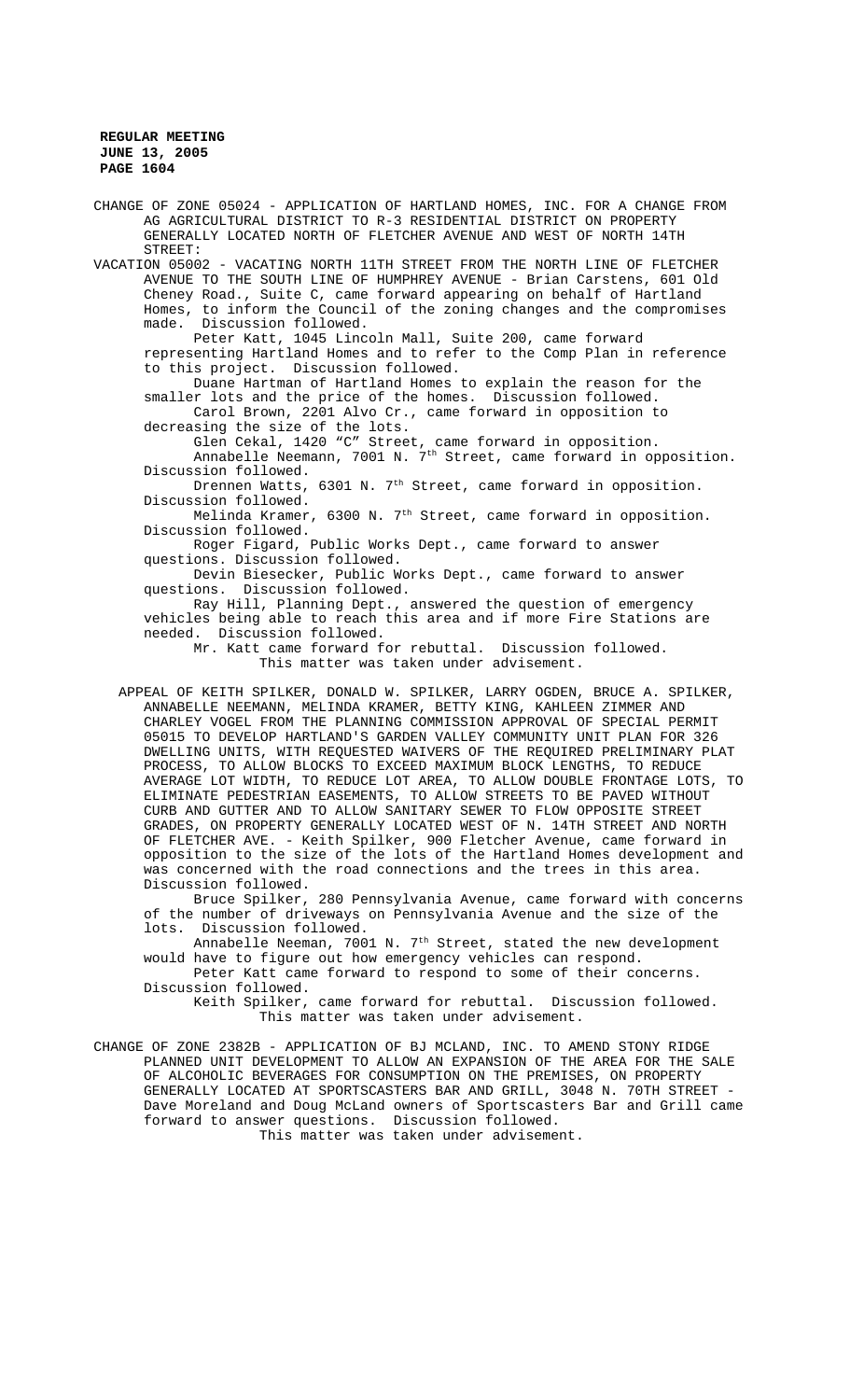CHANGE OF ZONE 05019 - AMENDING SECTION 27.83.010 OF THE LINCOLN MUNICIPAL CODE TO ESTABLISH THAT THE REQUIREMENTS OF THE BUILD-THROUGH ACREAGE (BTA) OVERLAY DISTRICT ONLY APPLY TO APPLICATION FOR DEVELOPMENT SUBMITTED AFTER OCTOBER 25, 2004:

MISC. 05006 - AMENDING THE LINCOLN MUNICIPAL CODE BY ADDING A NEW SECTION 26.15.070 TO ESTABLISH THAT BUILD-THROUGH STANDARDS APPLY TO ALL DEVELOPMENTS REQUIRING A SUBDIVISION WITHIN THE BUILD-THROUGH ACREAGE (BTA) OVERLAY DISTRICT - Tom Cajka, Planning Dept., came forward with some clarifications and to answer questions. Discussion followed. This matter was taken under advisement.

ANNEXATION 05007 - AMENDING THE LINCOLN CORPORATE LIMITS MAP BY ANNEXING APPROXIMATELY 26.1 ACRES OF PROPERTY GENERALLY LOCATED AT S. 93RD STREET AND OLD CHENEY ROAD;

APPROVING THE RAVENWOOD CONDITIONAL ANNEXATION AND ZONING AGREEMENT BETWEEN THE CITY AND IRONWOOD ESTATES, LLC, ALAN FLUCKEY, AND SUSAN CHADWICK RELATING TO THE ANNEXATION OF APPROXIMATELY 26.1 ACRES, GENERALLY LOCATED AT 93RD STREET AND OLD CHENEY ROAD;

CHANGE OF ZONE 05025 - APPLICATION OF IRONWOOD ESTATES, LLC FOR A CHANGE FROM AG AGRICULTURAL DISTRICT TO R-3 RESIDENTIAL DISTRICT ON PROPERTY GENERALLY LOCATED AT S. 93RD STREET AND OLD CHENEY ROAD - Brian Carstens, 601 Old Cheney Road., Suite C, came forward representing Ironwood Estates to answer questions. This matter was taken under advisement.

CHANGE OF ZONE 05037 - AMENDING SECTION 27.35.070(E) OF THE LINCOLN MUNICIPAL CODE TO ADJUST THE YARD REQUIREMENTS FOR BUILDINGS ADJACENT TO WALLS WITH WINDOWS FOR RESIDENTIAL USES IN THE B-4 LINCOLN CENTER BUSINESS DISTRICT - Ed Zimmer, Planning Dept., stated this is to provide a tool to encourage a new project to line up with the others. Discussion followed.

This matter was taken under advisement.

SPECIAL PERMIT 05024 - APPLICATION OF MONTE AND LISA FROEHLICH FOR AUTHORITY TO OPERATE AN EARLY CHILDHOOD CARE FACILITY FOR UP TO 80 CHILDREN, WITH A REQUESTED WAIVER OF THE REQUIREMENT TO BE LOCATED ON AN ARTERIAL STREET, ON PROPERTY LOCATED AT 1520 KNOX STREET - Brian Carstens, 601 Old Cheney Road., Suite C, came forward representing Monte and Lisa Froehlich to operate an early childcare facility. This matter was taken under advisement.

### **\*\* END OF PUBLIC HEARING \*\***

## **TOOK BREAK 3:57 P.M. RECONVENED 4:11 P.M.**

### **MISCELLANEOUS BUSINESS**

Glen Cekal, 1420 "C" Street, came forward to express that he is against eliminating the open mike two times a week, he thinks the alleys downtown should be improved, all living duplex units should be licensed, and the need for young leaders.

This matter was taken under advisement.

Richard Esquivel, 733 W. Cumings, expressed his displeasure of how the City and State are spending their money. He feels the expense of the downtown rehabilitation should be the responsibility of the downtown businesses.

This matter was taken under advisement.

Jan Karst, 1403 E Street, came forward with issues of the smoking ban.

This matter was taken under advisement.

# **COUNCIL ACTION**

#### **LIQUOR RESOLUTIONS**

MANAGER APPLICATION OF RYAN K. HAUNSCHILD FOR CEC ENTERTAINMENT, INC. DBA CHUCK E. CHEESE'S AT 221 N. 66TH STREET - CLERK read the following resolution, introduced by Jon Camp, who moved its adoption for approval:<br>A-83354 WHEREAS, CEC Entertainment, Inc.  $d/b/a$  Chuck E. Cheese's located A-83354 WHEREAS, CEC Entertainment, Inc. d/b/a Chuck E. Cheese's located at license, and now requests that Ryan Keith Haunschild be named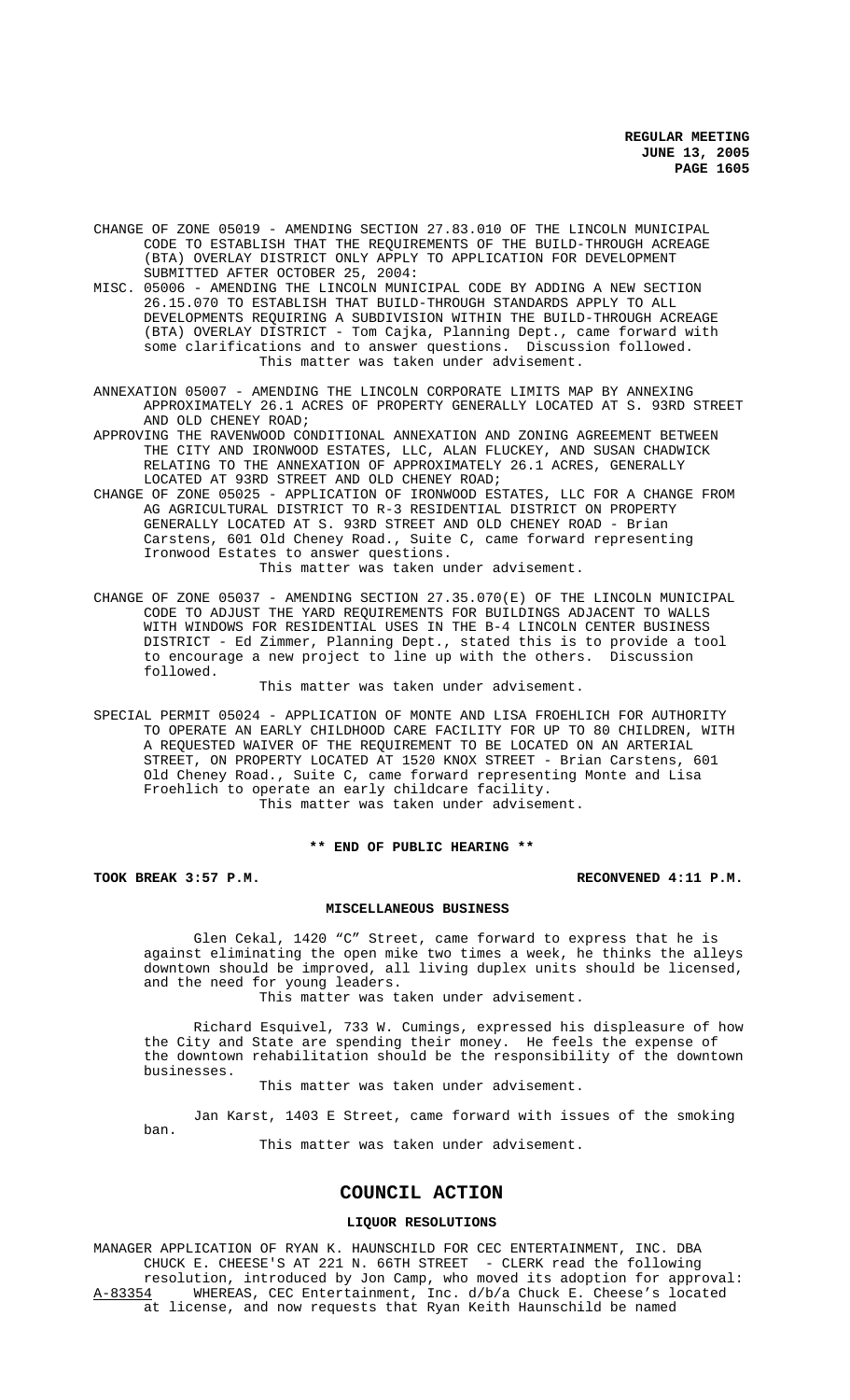manager;

WHEREAS, Ryan Keith Haunschild appears to be a fit and proper person to manage said business.

NOW, THEREFORE, BE IT RESOLVED by the City Council of the City of Lincoln, Nebraska:

That after hearing duly had as required by law, consideration of the facts of this application, the Nebraska Liquor Control Act, and the pertinent City ordinances, the City Council recommends that Ryan Keith Haunschild be approved as manager of this business for said licensee. The City Clerk is directed to transmit a copy of this resolution to the Nebraska Liquor Control Commission.

Introduced by Jon Camp Seconded by Newman & carried by the following vote: AYES: Camp, Eschliman, Marvin, McRoy, Newman, Svoboda; NAYS: None; ABSENT: Cook.

MANAGER APPLICATION OF GEOFFREY W. LEMON FOR B & R STORES, INC. AT 1709 WASHINGTON STREET - CLERK read the following resolution, introduced by

Jon Camp, who moved its adoption for approval:<br>A-83355 WHEREAS, B & R Stores, Inc. dba RB's Lig A-83355 MHEREAS, B & R Stores, Inc. dba RB's Liquor Store, located at 1709 Washington Street, Lincoln, Nebraska has been approved for a Retail Class "D" liquor license, and now requests that Geoffrey W. Lemon be named manager;

WHEREAS, Geoffrey W. Lemon appears to be a fit and proper person to manage said business.

NOW, THEREFORE, BE IT RESOLVED by the City Council of the City of Lincoln, Nebraska:

That after hearing duly had as required by law, consideration of the facts of this application, the Nebraska Liquor Control Act, and the pertinent City ordinances, the City Council recommends that Geoffrey W. Lemon be approved as manager of this business for said licensee. The City Clerk is directed to transmit a copy of this resolution to the Nebraska Liquor Control Commission.

Introduced by Jon Camp Seconded by Newman & carried by the following vote: AYES: Camp, Eschliman, Marvin, McRoy, Newman, Svoboda; NAYS: None; ABSENT: Cook.

APPLICATION OF 1339 "O" STREET, INC. DBA BROTHERS EST 1967 FOR AN ADDITION OF AN L-SHAPED OUTDOOR SIDEWALK CAFÉ AREA MEASURING 11' BY 85' AT THE NORTHEAST CORNER OF THE BUILDING, PLUS BASEMENT FOR STORAGE, TO ITS PRESENTLY LICENSED PREMISE AT 1339 O STREET - CLERK read the following resolution, introduced by Jon Camp, who moved its adoption for approval: Seconded by Newman & **LOST** by the following vote: AYES: Camp, Svoboda; NAYS: Eschliman, Marvin, McRoy, Newman; ABSENT: Cook.

The resolution, having **LOST**, was assigned the File **#38-4502** & was placed on file in the Office of the City Clerk.

MANAGER APPLICATION OF ROGER WILLIAM HOTHAN FOR BENCHMARK REDEVELOPMENT, INC. DBA BUZZARD BILLY'S ARMADILLO BAR/GRILL AT 247 N. 8TH STREET - CLERK read the following resolution, introduced by Jon Camp, who moved its

adoption for approval:<br>A-83356 MHEREAS, Benchma A-83356 WHEREAS, Benchmark Redevelopment, Inc. dba Buzzard Billy's Armadillo Bar/Grill located at 247 N. 8<sup>th</sup> Street, Lincoln, Nebraska has been approved for a Retail Class "C" liquor license, and now requests that Roger William Hothan be named manager.

WHEREAS, Roger William Hothan appears to be a fit and proper person to manage said business.

NOW, THEREFORE, BE IT RESOLVED by the City Council of the City of Lincoln, Nebraska:

That after hearing duly had as required by law, consideration of the facts of this application, the Nebraska Liquor Control Act, and the pertinent City ordinances, the City Council recommends that Roger William Hothan be approved as manager of this business for said licensee,. The City Clerk is directed to transmit a copy of this resolution to the Nebraska Liquor Control Commission.

Introduced by Jon Camp

Seconded by Newman & carried by the following vote: AYES: Camp, Eschliman, Marvin, McRoy, Newman, Svoboda; NAYS: None; ABSENT: Cook.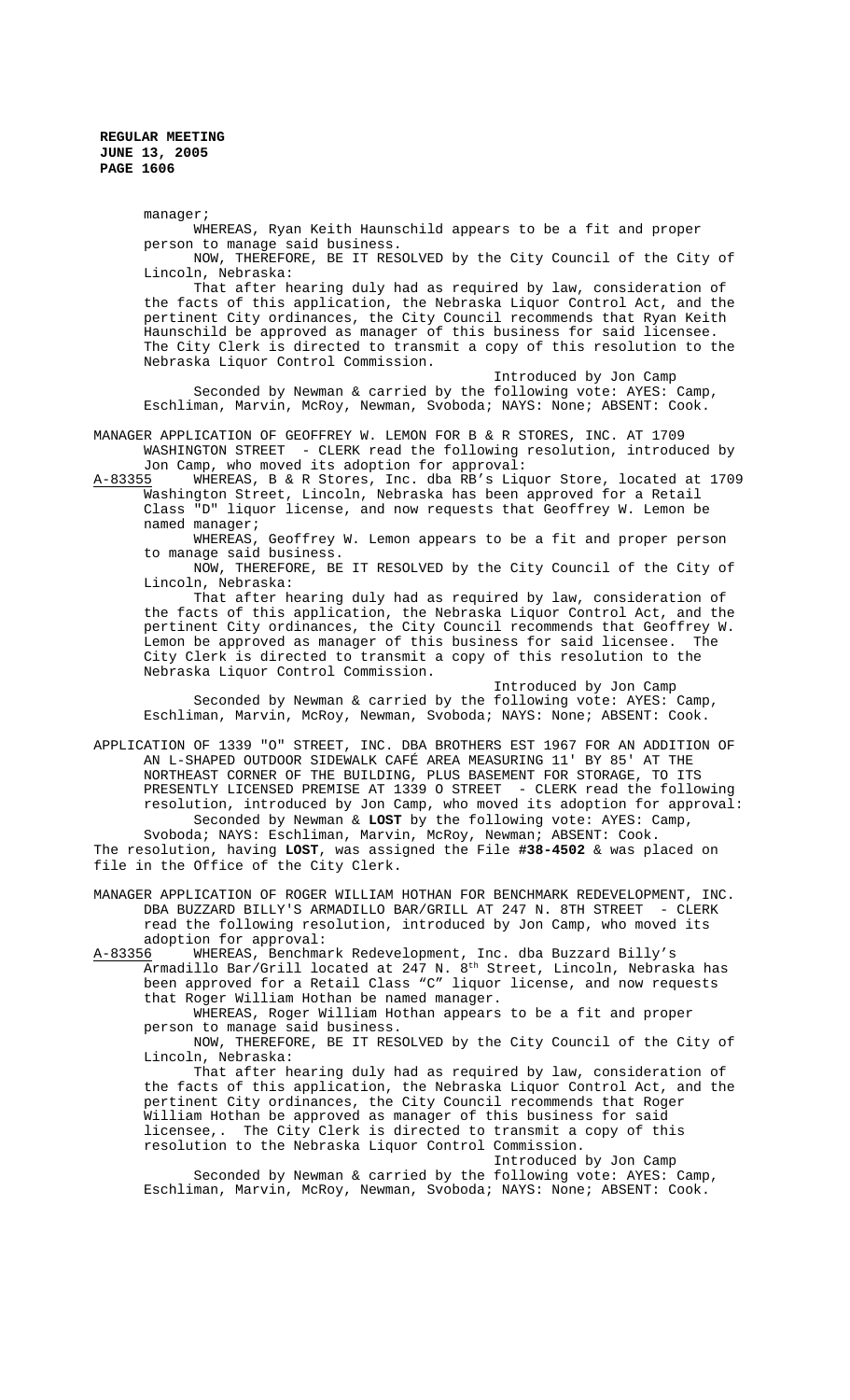# **ORDINANCES - 2ND READING**

- APPROVING A ONE-YEAR LEASE AGREEMENT BETWEEN THE CITY AND THE CLYDE MALONE COMMUNITY CENTER FOR THE LEASE OF OFFICE SPACE BY THE LINCOLN AREA AGENCY ON AGING FOR ITS ACTIVAGE CENTER PROGRAM AT 2032 U STREET - CLERK read the following ordinance , introduced by Jon Camp, accepting and approving a Lease Agreement between the City of Lincoln an Clyde Malone Center for the lease of office space by the Lincoln Area Agency on Aging for its ActivAge Center program at 2032 U Street for a one-year term beginning September 1, 2004, the second time.
- AMENDING THE PAY SCHEDULES OF EMPLOYEES WHOSE CLASSIFICATIONS ARE ASSIGNED TO THE PAY RANGE WHICH IS PREFIXED BY THE LETTER "A" BY CREATING THE JOB CLASSIFICATION OF "ECONOMIC DEVELOPMENT SPECIALIST" - CLERK read the following ordinance, introduced by Jon Camp, amending Section 1 of Ordinance No. 18412 relating to the pay schedules of employees whose classifications are assigned to the pay range which is prefixed by the letter "A", by creating the job classification of Economic Development Specialist, the second time.
- APPROVING A THREE-YEAR LEASE AGREEMENT WITH AN OPTION TO PURCHASE BETWEEN THE CITY AND KANSAS STATE BANK OF MANHATTAN FOR A 2005 ELGIN "F" DUAL SWEEPER FOR USE BY THE DEPARTMENT OF PUBLIC WORKS & UTILITIES - CLERK read the following ordinance, introduced by Jon Camp, accepting and approving a three-year lease agreement with option to purchase between the City of Lincoln, Nebraska and Kansas State Bank of Manhattan for a 2005 Elgin Eagle "F" Dual Sweeper for use by the Department of Public Works & Utilities, the second time.
- ANNEXATION 05006- AMENDING THE LINCOLN CORPORATE LIMITS MAP BY ANNEXING APPROXIMATELY 90 ACRES OF PROPERTY GENERALLY LOCATED NORTH OF FLETCHER AVENUE AND WEST OF NORTH 14TH STREET (IN CONNECTION W/05R-113, 05-65, 05R-109, 05-66) - CLERK read the following ordinance, introduced by Jon Camp, annexing and including the below described land as part of the City of Lincoln, Nebraska and amending the Corporate Limits Map attached to and made a part of Ordinance No. 18208, to reflect the extension of the corporate limits boundary of the City of Lincoln, Nebraska established and shown thereon, the second time.
- APPROVING THE HARTLAND'S GARDEN VALLEY ADDITION CONDITIONAL ANNEXATION AND ZONING AGREEMENT BETWEEN THE CITY AND HARTLAND HOMES, INC. RELATING TO THE ANNEXATION OF APPROXIMATELY 90.05 ACRES, GENERALLY LOCATED ON THE WEST SIDE OF N. 14TH STREET FROM FLETCHER AVE. TO HUMPHREY AVE. (IN CONNECTION W/05-64, 05-65, 05R-109, 05-66) (ACTION DATE: 6/20/05)
- CHANGE OF ZONE 05024 APPLICATION OF HARTLAND HOMES, INC. FOR A CHANGE OF ZONE FROM AG AGRICULTURAL DISTRICT TO R-3 RESIDENTIAL DISTRICT ON PROPERTY GENERALLY LOCATED NORTH OF FLETCHER AVENUE AND WEST OF NORTH 14TH STREET (IN CONNECTION W/05-64, 05R-113, 05R-109, 05-66) - CLERK read the following ordinance, introduced by Jon Camp, amending the Lincoln Zoning District maps attached to and made a part of Title 27 of the Lincoln Municipal Code, as provided by Section 27.05.020 of the Lincoln Municipal Code, by changing the boundaries of the districts established and shown thereon, the second time.
- APPEAL OF KEITH SPILKER, DONALD W. SPILKER, LARRY OGDEN, BRUCE A. SPILKER, ANNABELLE NEEMANN, MELINDA KRAMER, BETTY KING, KAHLEEN ZIMMER AND CHARLEY VOGEL FROM THE PLANNING COMMISSION APPROVAL OF SPECIAL PERMIT 05015 TO DEVELOP HARTLAND'S GARDEN VALLEY COMMUNITY UNIT PLAN FOR 326 DWELLING UNITS, WITH REQUESTED WAIVERS OF THE REQUIRED PRELIMINARY PLAT PROCESS, TO ALLOW BLOCKS TO EXCEED MAXIMUM BLOCK LENGTHS, TO REDUCE AVERAGE LOT WIDTH, TO REDUCE LOT AREA, TO ALLOW DOUBLE FRONTAGE LOTS, TO ELIMINATE PEDESTRIAN EASEMENTS, TO ALLOW STREETS TO BE PAVED WITHOUT CURB AND GUTTER AND TO ALLOW SANITARY SEWER TO FLOW OPPOSITE STREET GRADES, ON PROPERTY GENERALLY LOCATED WEST OF N. 14TH STREET AND NORTH OF FLETCHER AVE. (IN CONNECTION W/05-64, 05R-113, 05-65, 05-66) (ACTION DATE: 6/20/05)
- VACATION 05002 VACATING NORTH 11TH STREET FROM THE NORTH LINE OF FLETCHER AVENUE TO THE SOUTH LINE OF HUMPHREY AVENUE - CLERK read the following ordinance, introduced by Jon Camp, vacating North 11<sup>th</sup> Street from the north line of Fletcher Avenue to the south line of Humphrey Avenue, the second time.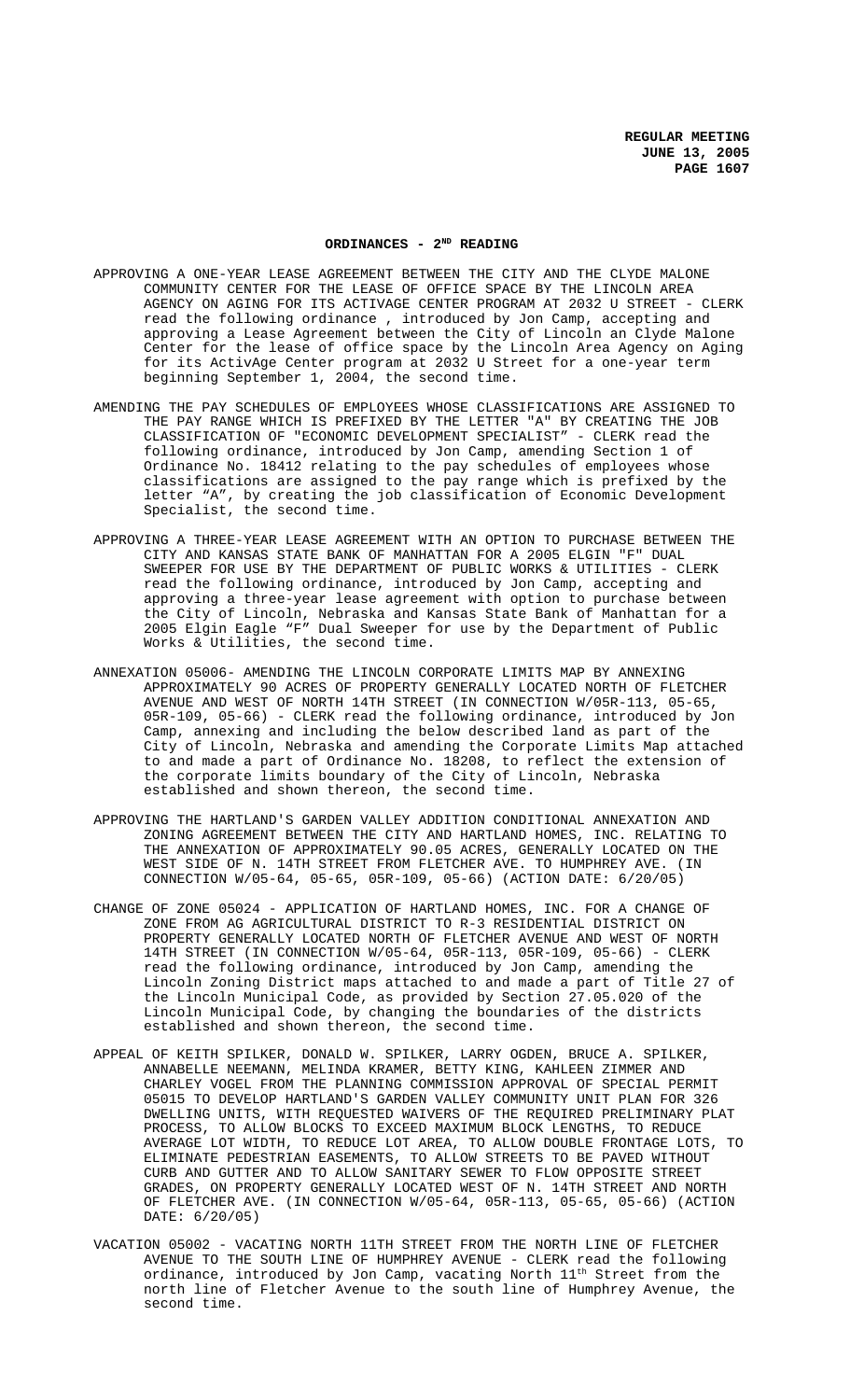- CHANGE OF ZONE 2382B APPLICATION OF BJ MCLAND, INC. TO AMEND STONY RIDGE PLANNED UNIT DEVELOPMENT TO ALLOW AN EXPANSION OF THE AREA FOR THE SALE OF ALCOHOLIC BEVERAGES FOR CONSUMPTION ON THE PREMISES, ON PROPERTY GENERALLY LOCATED AT SPORTSCASTERS BAR AND GRILL, 3048 N. 70TH STREET - CLERK read the following ordinance, introduced by Jon Camp, amending the previously approved Stony Ridge Planned Unit Development to expand the area for the sale of alcoholic beverages for consumption on the premises, the second time.
- CHANGE OF ZONE 05019 AMENDING SECTION 27.83.010 OF THE LINCOLN MUNICIPAL CODE TO ESTABLISH THAT THE REQUIREMENTS OF THE BUILD-THROUGH ACREAGE (BTA) OVERLAY DISTRICT ONLY APPLY TO APPLICATION FOR DEVELOPMENT SUBMITTED AFTER OCTOBER 25, 2004 (IN CONNECTION W/05-71) - CLERK read the following ordinance, introduced by Jon Camp, amending Chapter 27.83 of the Lincoln Municipal Code relating to the Build Through Acreage Overlay District by amending Section 27.83.010 to provide that the regulations shall only apply to applications for development within the BTA District submitted after October 25, 2004; and repealing Section 27.83.010 of the Lincoln Municipal Code as hitherto existing, the second time.
- MISC. 05006 AMENDING THE LINCOLN MUNICIPAL CODE BY ADDING A NEW SECTION 26.15.070 TO ESTABLISH THAT BUILD-THROUGH STANDARDS APPLY TO ALL DEVELOPMENTS REQUIRING A SUBDIVISION WITHIN THE BUILD-THROUGH ACREAGE (BTA) OVERLAY DISTRICT (IN CONNECTION W/05-68) - CLERK read the following ordinance, introduced by Jon Camp, amending Chapter 26.15 of the Lincoln Municipal Code relating to Preliminary Plats by adding a new section numbered 26.15.070 to require submittal of a transitional preliminary plat for specified developments requiring a subdivision within the BTA Build Through Acreage Overlay District and to specify the information to be shown on the transitional preliminary plat buildable lots, the second time.
- ANNEXATION 05007 AMENDING THE LINCOLN CORPORATE LIMITS MAP BY ANNEXING APPROXIMATELY 26.1 ACRES OF PROPERTY GENERALLY LOCATED AT S. 93RD STREET AND OLD CHENEY ROAD (IN CONNECTION W/05R-112, 05-70) - CLERK read the following ordinance, introduced by Jon Camp, annexing and including the below described land as part of the City of Lincoln, Nebraska and amending the Corporate Limits Map attached to and made a part of Ordinance No. 18208, to reflect the extension of the corporate limits boundary of the City of Lincoln, Nebraska established and shown thereon, the second time.
- APPROVING THE RAVENWOOD CONDITIONAL ANNEXATION AND ZONING AGREEMENT BETWEEN THE CITY AND IRONWOOD ESTATES, LLC, ALAN FLUCKEY, AND SUSAN CHADWICK RELATING TO THE ANNEXATION OF APPROXIMATELY 26.1 ACRES, GENERALLY LOCATED AT 93RD STREET AND OLD CHENEY ROAD. (IN CONNECTION W/05-69, 05-70) (ACTION DATE: 6/20/05)
- CHANGE OF ZONE 05025 APPLICATION OF IRONWOOD ESTATES, LLC FOR A CHANGE OF ZONE FROM AG AGRICULTURAL DISTRICT TO R-3 RESIDENTIAL DISTRICT ON PROPERTY GENERALLY LOCATED AT S. 93RD STREET AND OLD CHENEY ROAD (IN CONNECTION W/05R-112, 05-69) - CLERK read the following ordinance, introduced by Jon Camp, amending the Lincoln Zoning District Maps attached to and made a part of Title 27 of the Lincoln Municipal Code, as provided by Section 27.05.020 of the Lincoln Municipal Code, by changing the boundaries of the districts established and shown thereon, the second time.
- CHANGE OF ZONE 05037 AMENDING SECTION 27.35.070(E) OF THE LINCOLN MUNICIPAL CODE TO ADJUST THE YARD REQUIREMENTS FOR BUILDINGS ADJACENT TO WALLS WITH WINDOWS FOR RESIDENTIAL USES IN THE B-4 LINCOLN CENTER BUSINESS DISTRICT - CLERK read the following ordinance, introduced by Jon Camp, amending Section 27.35.070 of the Lincoln Municipal Code relating to the Height and Area Regulations within the B-4 Lincoln Center Business District to adjust the yard requirements for buildings adjacent to walls with windows for residential uses; and repealing Section 27.35.070 of the Lincoln Municipal Code as hitherto existing, the second time.
- STREET NAME CHANGE 05003 RENAMING THE STREET RUNNING NORTHWEST OFF OF FRANKLIN STREET TO KAJAN DRIVE AS "ANAHEIM DRIVE" - CLERK read the following ordinance, introduced by Jon Camp, naming the unnamed street running northwest off of Franklin Street to Kajan Drive as "Anaheim Drive," as recommended by the Street Name Committee, the second time.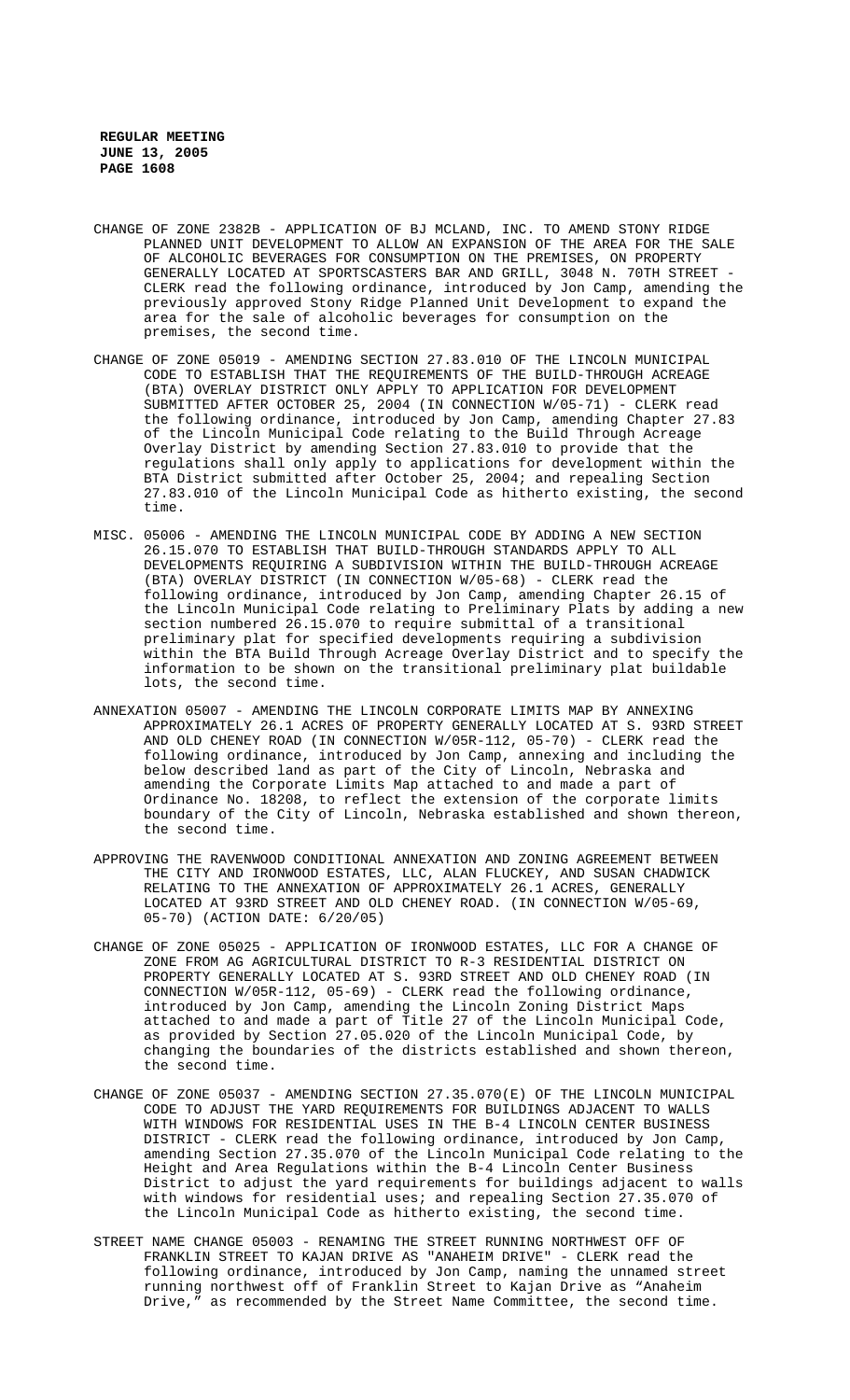STREET NAME CHANGE 05004 - NAMING THE ROAD PLANNED TO CONNECT ASHBROOK DRIVE TO HIGHWAY 2, EAST OF 70TH STREET & HIGHWAY 2, AS "ASHBROOK DRIVE" CLERK read the following ordinance, introduced by Jon Camp, naming the road planned to connect Ashbrook Drive to Highway 2, generally located east of  $70^{\rm th}$  and Highway 2, as "Ashbrook Drive", as recommended by the Street Name Committee, the second time.

## **RESOLUTIONS**

SPECIAL PERMIT 05024 - APPLICATION OF MONTE AND LISA FROEHLICH FOR AUTHORITY TO OPERATE AN EARLY CHILDHOOD CARE FACILITY FOR UP TO 80 CHILDREN, WITH A REQUESTED WAIVER OF THE REQUIREMENT TO BE LOCATED ON AN ARTERIAL STREET, ON PROPERTY LOCATED AT 1520 KNOX STREET - CLERK read the

following resolution, introduced by Jon Camp, who moved its adoption: WHEREAS, Monte and Lisa Froehlich have submitted an application designated as Special Permit No. 05024 for authority to operate an early childhood care facility for up to 80 children, together with a requested waiver of the requirement that the early childhood care facility be located on an arterial street, on property located at 1520 Knox Street, and legally described to wit:

Outlot A, Northside Village 4th Addition, located in the SW 1/4 of Section 12, Township 10 North, Range 6

East of the 6th P.M., Lancaster County, Nebraska. WHEREAS, the community as a whole, the surrounding neighborhood, and the real property adjacent to the area included within the site plan for this early childhood care facility will not be adversely affected by

granting such a permit; and WHEREAS, said site plan together with the terms and conditions hereinafter set forth are consistent with the comprehensive plan of the City of Lincoln and with the intent and purpose of Title 27 of the Lincoln Municipal Code to promote the public health, safety, and general welfare.

NOW, THEREFORE, BE IT RESOLVED by the City Council of the City of Lincoln, Nebraska:

That the application of Monte and Lisa Froehlich, hereinafter referred to as "Permittee", to operate an early childhood care facility for 80 children be and the same is hereby granted under the provisions of Section 27.63.070 of the Lincoln Municipal Code upon condition that construction of said early childhood care facility be in strict compliance with said application, the site plan, and the following additional express terms, conditions, and requirements:

1. This permit approves the operation of an early childhood care facility for up to 80 children and 10 staff members on the largest shift.<br> $2.$ 

This permit approves a waiver to the requirement that the facility be located on an arterial street.

3. Before receiving building permits:

a. The Permittee must submit to the Planning Department for review and approval a revised site plan including 8 copies showing the following revisions:

- (1) Add a parking space matrix listing the number of children to be served and the number of employees on the largest shift, and clearly indicate the stalls to be dedicated for loading/unloading.
- (2) Show a sidewalk connection to the public sidewalk along Knox Street.
- (3) Revise note 2 to say R-2 rather than R-5.
- b. The construction plans must conform to the approved plans.
- c. The operation and the premises must meet appropriate local and state licensing requirements, including compliance with health codes.

4. Before occupying this early childhood care facility, all development and construction must conform to the approved plans.

5. The site plan approved by this permit shall be the basis for all interpretations of setbacks, yards, locations of buildings, location of parking and circulation elements, and similar matters.<br>6. The terms, conditions, and requirements of the

The terms, conditions, and requirements of this resolution shall be binding and obligatory upon the Permittee and the Permittee's successors and assigns. The building official shall report violations to the City Council which may revoke the special permit or take such other action as may be necessary to gain compliance.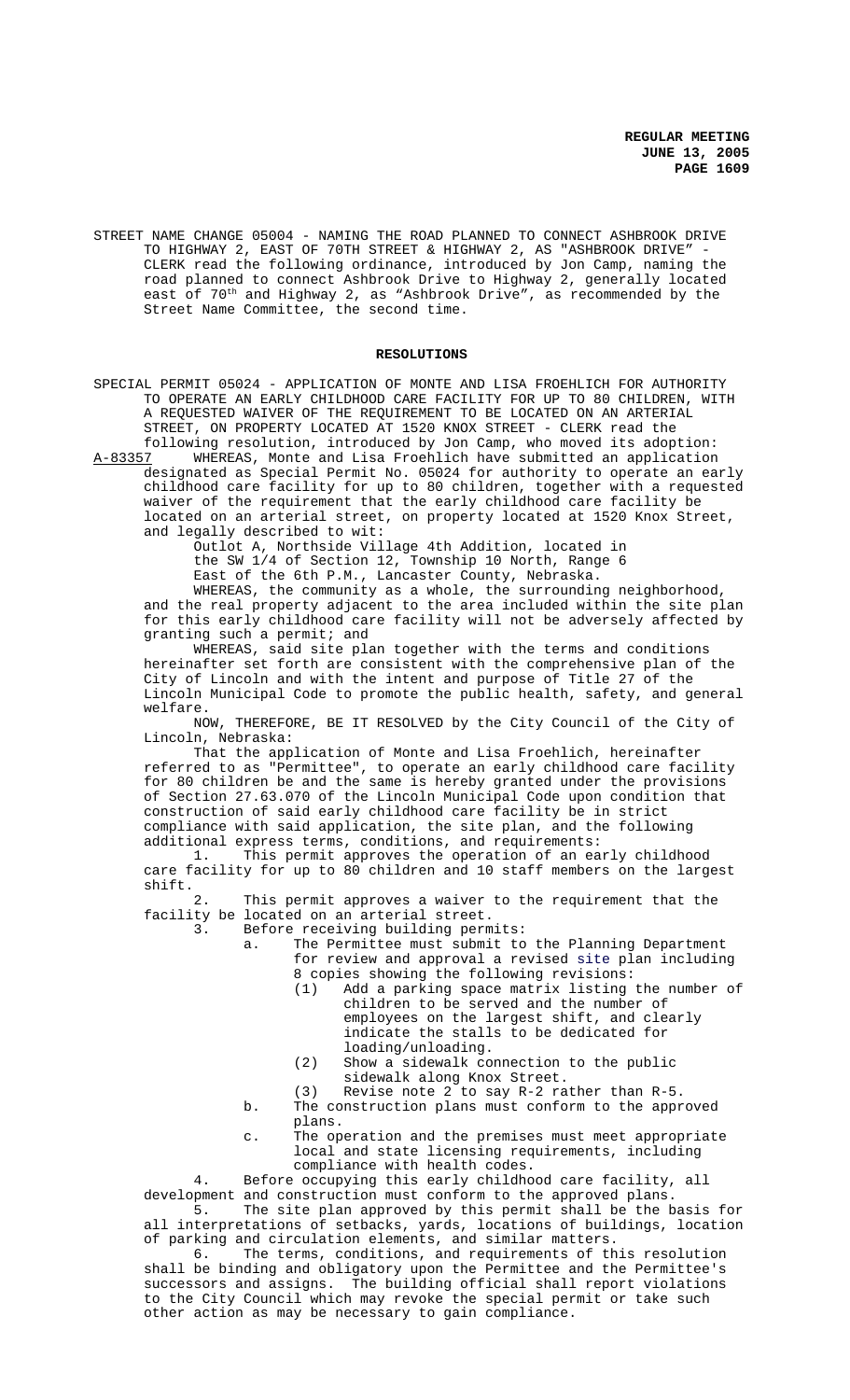7. The Permittee shall sign and return the City's letter of acceptance to the City Clerk within 30 days following approval of the special permit, provided, however, said 30-day period may be extended up to six months by administrative amendment. The City Clerk shall file a copy of the resolution approving the special permit and the letter of acceptance with the Register of Deeds, filing fees therefor to be paid in advance by the Permittee.

Introduced by Jon Camp

Seconded by Newman & carried by the following vote: AYES: Camp, Eschliman, Marvin, McRoy, Newman, Svoboda; NAYS: None; ABSENT: Cook.

ACCEPTING THE REPORT OF NEW AND PENDING CLAIMS AGAINST THE CITY AND APPROVING DISPOSITION OF CLAIMS SET FORTH FOR THE PERIOD OF MAY 16 - 31, 2005 - PRIOR to reading:<br>NEWMAN Moved to de

NEWMAN Moved to delay public hearing & action on claim of Judith Troutman for one week to June 20, 2005.

Seconded by McRoy & carried by the following vote: AYES: Camp,

Eschliman, Marvin, McRoy, Newman, Svoboda; NAYS: None; ABSENT: Cook. CLERK Read the following resolution, introduced by Jon Camp, who moved

its adoption: BE IT RESOLVED by the City Council of the City of Lincoln, Nebraska:

That the claims listed in the attached report, marked as Exhibit "A", dated June 1, 2005, of various new and pending tort claims filed against the City of Lincoln with the Office of the City Attorney or the Office of the City Clerk, as well as claims which have been disposed of, are hereby received as required by Neb. Rev. Stat. § 13-905 (Reissue 1997). The dispositions of claims by the Office of the City Attorney, as shown by the attached report, are hereby approved:<br>DENIED ALLOWED 01

DENIED<br>
Judith Troutman — NAS\* Carl J. Metz<br>
Carl J. Metz<br>
S 200.00 Judith Troutman NAS\* Carl J. Metz \$ 200.00 Michael D. Hansen \$6,000.00 Nebraska Petroleum Marketers & Convenience Association, Inc. 12,038.12 \* No Amount Specified

The City Attorney is hereby directed to mail to the various claimants listed herein a copy of this resolution which shows the final disposition of their claim.

Introduced by Jon Camp Seconded by McRoy & carried by the following vote: AYES: Camp, Eschliman, Marvin, McRoy, Newman, Svoboda; NAYS: None; ABSENT: Cook.

#### **PETITIONS AND COMMUNICATIONS**

**THE FOLLOWING WERE REFERRED TO THE PLANNING DEPT.:**

Change of Zone 05043 - App. of Gregg and Cindy Trautman from R-4 Residential District to R-T Residential Transition District on property located at S. 37<sup>th</sup> Street and O Street.

Use Permit 05005 - App. of Gregg and Cindy Trautman for a 5,000 sq. ft. office/medical building on property at S. 37<sup>th</sup> Street and O Street.

Special Permit 05027 - App. of Ryan and Jennifer Omel to allow an accessory building for housing a domestic employee located at S. 56th Street and Rokeby Road.

Special Permit 05028 - App. of Kendra Brock/The Bristo Ballroom for the authority to sell alcoholic beverages for consumption on the premises located at N. 23rd Street and Cornhusker Highway.

Special Permit 05029 - App. of Timothy Clare, Trustee to allow for domestic employees in an accessory building on property located at S.  $112<sup>th</sup>$  Street and Pioneers Boulevard.

Special Permit 05030 - App. of David Benes Farms, LLC for the storage and sale of agricultural chemicals on property located at Highway77 and Fletcher Boulevard.

Pre-Existing Special Permit 31A - App. of Earl's Tavern/Allen Enterprises, Inc. an amendment to expand the area for the authority to sell alcoholic beverages for consumption on the premises located at N. 56<sup>th</sup> Street and Superior Street.

Pre-Existing Special Permit 32A - App. of Overland Station for an amendment to expand the area for the authority to sell alcoholic beverages for consumption on the premises located at NW 48th Street and W. Adams Street.

Use Permit 05006 - App. of Seacreast & Kalkowski for 130 town home units with requests to waive internal yard setbacks, to reduce the private roadway street width, decrease the minimum lot area &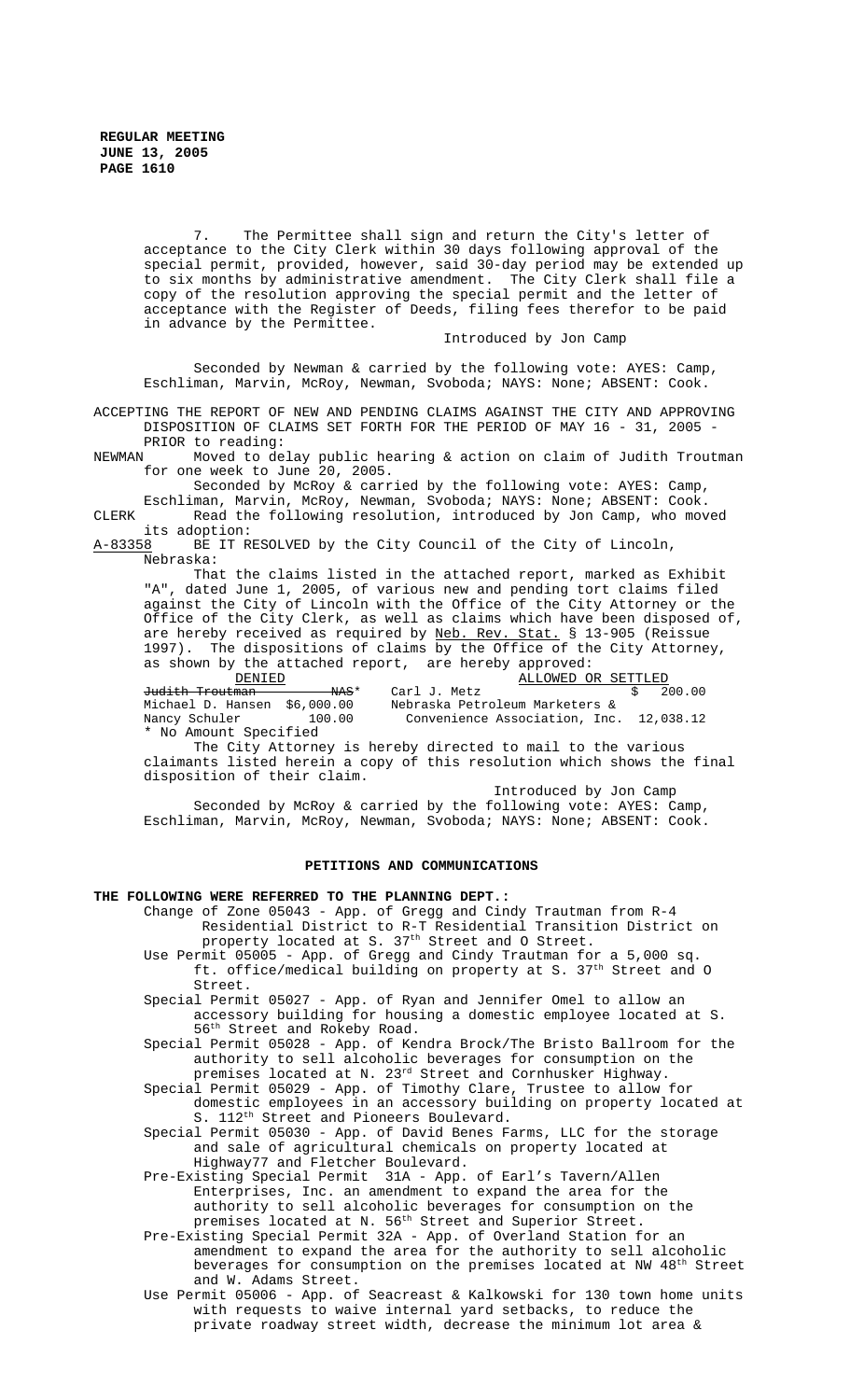allow sanitary sewer main to flow opposite street grades located at S. 40<sup>th</sup> Street and Grainger Parkway.

#### **REPORTS OF CITY OFFICERS**

 INVESTMENT OF FUNDS FOR THE WEEK OF June 6 THROUGH 10, 2005 - CLERK read the following resolution, introduced by Robin Eschliman, who moved its adoption:<br>A-83359 BE

BE IT HEREBY RESOLVED BY THE CITY COUNCIL of the City of Lincoln, Nebraska.

That the attached list of investments be confirmed and approved, and the City Treasurer is hereby directed to hold said investments until maturity unless otherwise directed by the City Council.

Introduced by Robin Eschliman Seconded by Newman & carried by the following vote: AYES: Camp, Eschliman, Marvin, McRoy, Newman, Svoboda; NAYS: None; ABSENT: Cook.

AFFIDAVIT OF MAILING & ASSESSMENT RESOLUTION FOR BOARD OF EQUALIZATION SPECIAL ASSESSMENT GROUP II, TO BE HELD ON MONDAY, JUNE 20, 2005, AT 10:00 A.M. - CLERK presented said report which was placed on file in the Office of the City Clerk.

#### ORDINANCES - 1<sup>ST</sup> READING

- STREET NAME CHANGE 05002 NAMING STREETS IN THE ANTELOPE VALLEY PROJECT VICINITY OF NORTH 17TH AND Y STREETS TO NAME REALIGNED NORTH 17TH STREET AS "NORTH 17TH STREET" AND THE NEW STREET BETWEEN NORTH 16TH AND NORTH 17TH STREET AS "X STREET" - CLERK read an ordinance, introduced by Robin Eschliman, an ordinance to name realigned North  $17^{\rm th}$  Street as "North 17<sup>th</sup> Street" and the new street between North 16<sup>th</sup> and North 17<sup>th</sup> Street as "X Street", as recommended by the Street Name Committee, the first time.
- APPROVING A SUBLEASE AGREEMENT BETWEEN THE CITY AND LINCOLN ACTION PROGRAM FOR PROVIDING JOB TRAINING AND EMPLOYMENT SERVICES UNDER THE WORKFORCE INVESTMENT ACT IN THE ONE-STOP CENTER LOCATED IN GOLD'S GALLERIA, 1010 N STREET, LINCOLN, NE - CLERK read an ordinance, introduced by Robin Eschliman, an ordinance accepting and approving a one-year Sublease Agreement between the City of Lincoln and Lincoln Action Program whereby the City of Lincoln is subleasing space to Lincoln Action Program at the One Stop Career Center located in Gold's Galleria, 1010 N Street, Lincoln, Nebraska, for providing job training and employment services under the Workforce Investment Act, the first time.
- REPEALING ORDINANCE NO. 18374 CREATING PAVING DISTRICT NO. 2628 IN NORTH 36TH STREET, W TO VINE STREETS, DUE TO THE LACK OF MAJORITY PETITION - CLERK read an ordinance, introduced by Robin Eschliman, an ordinance repealing Ordinance No. 18374 which created Paving District No. 2628, which included all that portion of North 36<sup>th</sup> Street lying between the south curb line of "W" street and the north curb line of Vine Street, describing the benefitted property and providing for the payment of the cost thereof, the first time.
- APPROVING AN AGREEMENT BETWEEN WYNNE TRANSPORT SERVICES, INC. AND THE LINCOLN AREA AGENCY ON AGING/LIFE FOR THE LEASE OF OFFICE SPACE FOR A ONE-YEAR TERM IN GENEVA, NEBRASKA, FOR THE OUTPOSTED COUNSELOR IN FILLMORE COUNTY FOR THE MEDICAID WAIVER PROGRAM - CLERK read an ordinance, introduced by Robin Eschliman, an ordinance accepting and approving a Lease Agreement between the City of Lincoln and Wynne Transport Services, Inc. for the lease of office space by the Lincoln Area Agency on Aging/LIFE at 209 S.  $10^{\text{th}}$  Street, Geneva, NE  $68361$  for the period of May 1, 2005 through May 31, 2006, the first time.
- APPROVING AN AGREEMENT BETWEEN THE POLK COUNTY HEALTH DEPARTMENT AND THE LINCOLN AREA AGENCY ON AGING/LIFE FOR THE LEASE OF OFFICE SPACE FOR A ONE-YEA TERM IN OSCEOLA, NEBRASKA, FOR THE OUTPOSTED COUNSELOR IN THE POLK COUNTY CARE MANAGEMENT PROGRAM - CLERK read an ordinance, introduced by Robin Eschliman, an ordinance accepting and approving a Lease Agreement between the City of Lincoln and the Polk County Health Department for the lease of office space by the Lincoln Area Agency on Aging/LIFE at 330 N. State Street, Osceola, NE 68651 for the period of May 1, 2005 through May 31, 2006, the first time.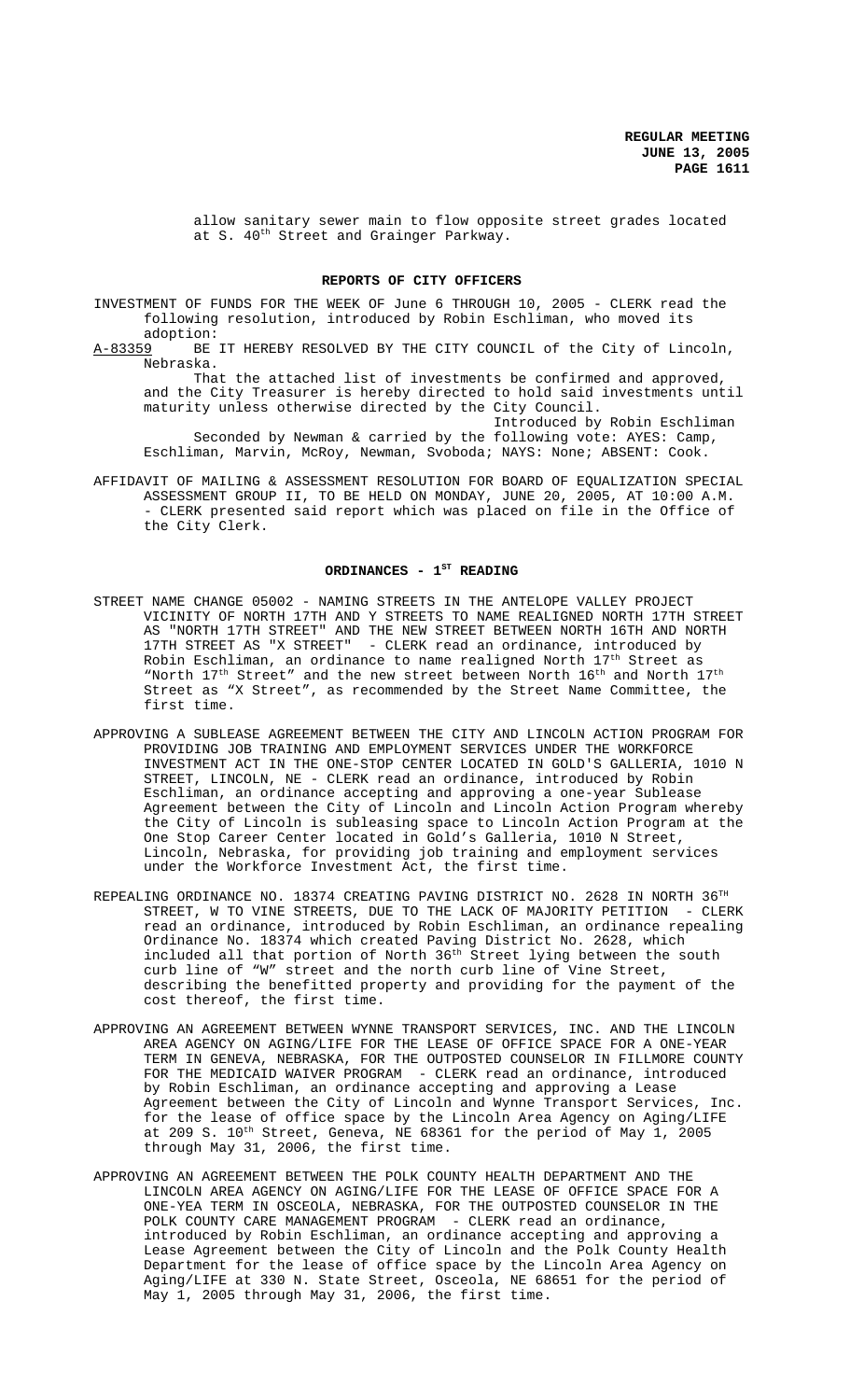- APPROVING AN AGREEMENT BETWEEN THE POLK SENIOR CENTER AND THE LINCOLN AREA AGENCY ON AGING/LIFE FOR THE LEASE OF OFFICE SPACE FOR A ONE-YEAR TERM IN POLK, NEBRASKA, FOR THE OUTPOSTED COUNSELOR IN POLK COUNTY FOR THE MEDICAID WAIVER PROGRAM - CLERK read an ordinance, introduced by Robin Eschliman, an ordinance accepting and approving a Lease Agreement between the City of Lincoln and the Polk Senior Center for the lease of office space by the Lincoln Area Agency on Aging/LIFE at 230 North Main Street, Polk, NE 68654 for the period of May 1, 2005 through May 31, 2006, the first time.
- APPROVING A 10-YEAR AGREEMENT BETWEEN THE WOODS PARK TENNIS CORP. AND THE CITY FOR OPERATION OF THE WOODS TENNIS CENTER - CLERK read an ordinance, introduced by Robin Eschliman, an ordinance accepting and approving an Operating Agreement between the City of Lincoln and Woods Park Tennis Corporation for the purpose of operating the tennis facilities at the Woods Tennis Complex in Lincoln, Nebraska for a ten-year term from April 1, 2005 through March 31, 2015, the first time.
- APPROVING THE RENEWAL OF A LEASE AGREEMENT BETWEEN THE CITY AND AMERICAN LEGION POST #3 FOR THE OPERATION AND USE OF SHERMAN FIELD - CLERK read an ordinance, introduced by Robin Eschliman, an ordinance approving a Lease between the American Legion Post No. 3 and the City of Lincoln, Nebraska, for lease of Sherman Field for a period of five years, the first time.

#### ORDINANCES - 3<sup>RD</sup> READING

ANNEXATION NO. 01008 - AMENDING THE LINCOLN CORPORATE LIMITS MAP BY ANNEXING APPROXIMATELY 5.0 ACRES OF PROPERTY GENERALLY LOCATED AT WEST VAN DORN STREET AND SOUTH CODDINGTON AVENUE. (IN CONNECTION W/05R-99, 05-55, 05R-100, 05-26) - CLERK read an ordinance, introduced by Annette McRoy, annexing and including the below described land as part of the City of Lincoln, Nebraska and amending the Corporate Limits Map attached to and made a part of Ordinance No. 18208, to reflect the extension of the corporate limits boundary of the City of Lincoln, Nebraska established and shown thereon, the third time.

MCROY Moved to pass the ordinance as read.

Seconded by Newman & carried by the following vote: AYES: Camp, Eschliman, Marvin, McRoy, Newman, Svoboda; NAYS: None; ABSENT: Cook. The ordinance, being numbered **#18544**, is recorded in Ordinance Book #25, Page

APPROVING THE WEST VAN DORN PLAZA ANNEXATION AND ZONING AGREEMENT BETWEEN THE CITY OF LINCOLN AND STOCKWELL PROPERTIES OUTLINING CERTAIN CONDITIONS AND UNDERSTANDINGS WITH REGARDS TO THE ANNEXATION OF APPROXIMATELY 5.0 ACRES OF PROPERTY GENERALLY LOCATED AT WEST VAN DORN STREET AND SOUTH CODDINGTODN AVENUE (IN CONNECTION W/05-54, 05-55, 05R-100, 05-56) - CLERK read the following resolution, introduced by Annette McRoy, who moved its adoption:

A-83360 BE IT RESOLVED by the City Council of the City of Lincoln, Nebraska:

That the agreement titled West Van Dorn Plaza Conditional Annexation and Zoning Agreement, which is attached hereto, marked as Attachment "A" and made a part hereof by reference, between the City of Lincoln and Stockwell Properties, LLC, outlining certain conditions and understandings relating to the annexation of approximately 5.00 acres of property generally located at West Van Dorn Street and South Coddington Avenue, is approved.

BE IT FURTHER RESOLVED that the Mayor is authorized to execute the Annexation Agreement on behalf of the City.

BE IT FURTHER RESOLVED that the City Clerk is directed to return one fully executed copy of this Agreement to Rick Peo, Chief Assistant City Attorney, for distribution to the Owner.

BE IT FURTHER RESOLVED that the City Clerk is directed to record the Annexation Agreement or a summary memorandum thereof with the Register of Deeds, filing fees to be paid by the Owner.

Introduced by Annette McRoy

Seconded by Newman & carried by the following vote: AYES: Camp, Eschliman, McRoy, Newman, Svoboda; NAYS: None; ABSENT: Cook; ABSTAINED: Marvin.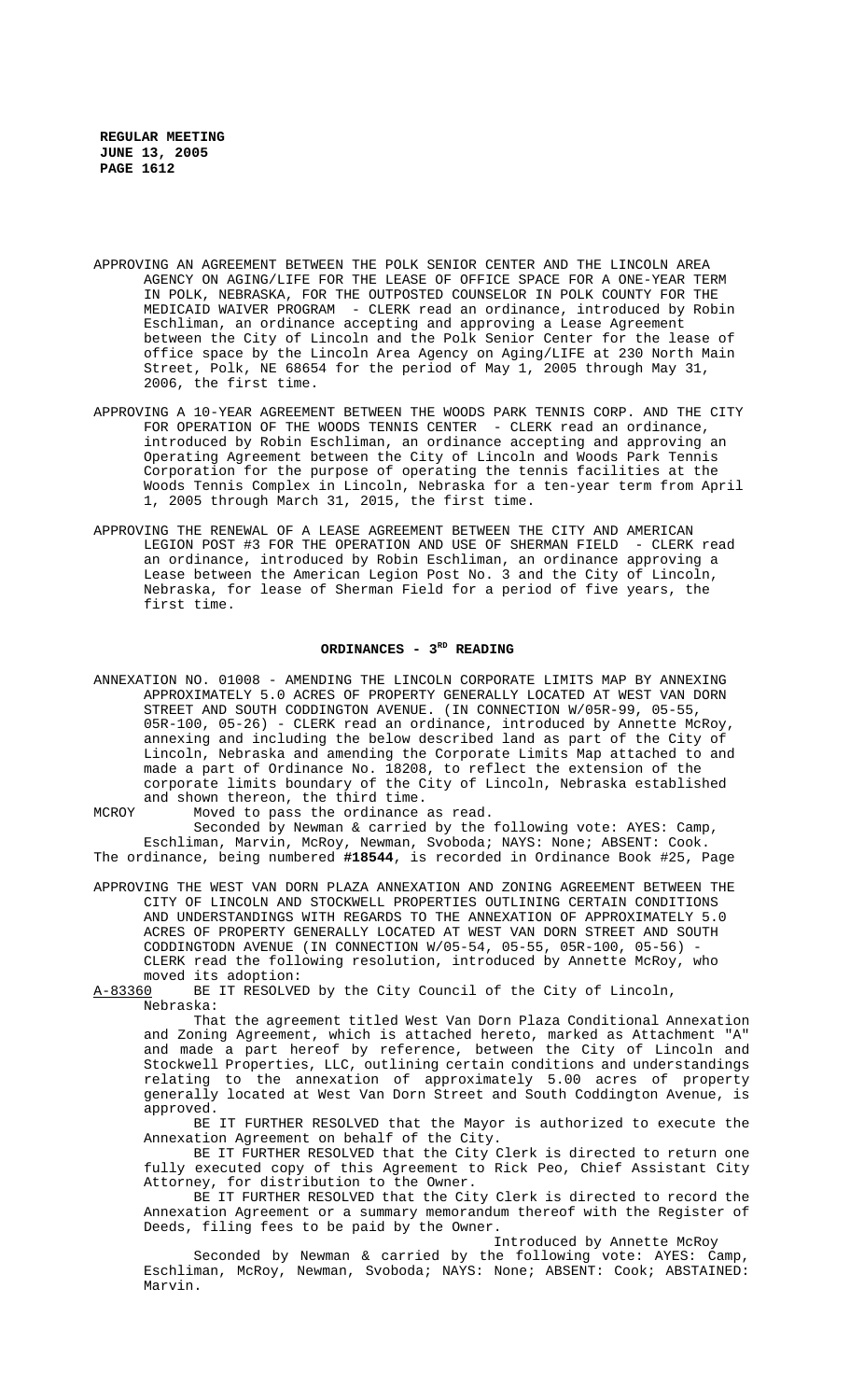CHANGE OF ZONE 3419 - APPLICATION STOCKWELL PROPERTIES LLC AND R.C. KRUEGER DEVELOPMENT COMPANY FOR A CHANGE OF ZONE FROM AG AGRICULTURAL DISTRICT, AGR AGRICULTURAL RESIDENTIAL DISTRICT, R-3 RESIDENTIAL DISTRICT AND B-1 LOCAL BUSINESS DISTRICT TO B-2 PLANNED NEIGHBORHOOD BUSINESS DISTRICT, ON PROPERTY GENERALLY LOCATED NORTHEAST, SOUTHEAST AND SOUTHWEST OF THE INTERSECTION OF WEST VAN DORN STREET AND SOUTH CODDINGTON AVENUE. (IN CONNECTION W/05-54, 05R-99, 05R-100, 05-56) - CLERK read an ordinance, introduced by Annette McRoy, amending the Lincoln Zoning District Maps attached to and made a part of Title 27 of the Lincoln Municipal Code, as provided by Section 27.05.020 of the Lincoln Municipal Code, by changing the boundaries of the districts established and shown thereon, the third time.

MCROY Moved to pass the ordinance as read. Seconded by Newman & carried by the following vote: AYES: Camp, Eschliman, McRoy, Newman, Svoboda; NAYS: None; ABSENT: Cook; ABSTAINED: Marvin.

The ordinance, being numbered **#18545**, is recorded in Ordinance Book #25, Page

USE PERMIT 133 - APPLICATION OF STOCKWELL PROPERTIES AND R.C. KRUEGER DEVELOPMENT COMPANY TO DEVELOP APPROXIMATELY 40,000 SQUARE FEET OF OFFICE AND COMMERCIAL FLOOR AREA, WITH REQUESTED WAIVERS OF THE REQUIRED PRELIMINARY PLAT PROCESS, FRONT AND SIDE YARD SETBACKS, PAVING WITH CURB AND GUTTER, SIDEWALKS, THE REQUIREMENT THAT ALL LOTS HAVE FRONTAGE AND ACCESS TO A PUBLIC STREET OR PRIVATE ROADWAY, MINIMUM LOT FRONTAGE FOR A GROUND SIGN, SIGNS IN THE FRONT YARD, SIGNS MORE THAN 30 FEET FROM A BUILDING, STREET TREES, LANDSCAPING, AND PARKING IN THE FRONT YARDS, ON PROPERTY GENERALLY LOCATED NORTHEAST, SOUTHEAST, AND SOUTHWEST OF THE INTERSECTION OF WEST VAN DORN STREET AND SOUTH CODDINGTON AVE. (IN CONNECTION W/05-54, 05R-99, 05-55, 05-56) (ACTION DATE: 6/6/05) - PRIOR to reading:

MCROY Moved to amend Bill No. 05R-100 in the following manner:

On page 4, line 9, strike the period after the word "review" and insert the following language:

, and a landscape easement granting the City the right to plant and maintain landscape plantings abutting S. Coddington Avenue and W. Van Dorn Street generally as shown on the attached exhibit,.

Seconded by Newman & carried by the following vote: AYES: Camp, Eschliman, Marvin, McRoy, Newman, Svoboda; NAYS: None; ABSENT: Cook.

CLERK Read the following resolution, introduced by Annette McRoy, who moved its adoption:

A-83361 WHEREAS, Stockwell Properties, LLC has submitted an application in accordance with Section 27.31.100 of the Lincoln Municipal Code designated as Use Permit No. 133 to develop 40,000 square feet of office and commercial floor area, including requested waivers of the Zoning Code and Land Subdivision Ordinance in order to waive the preliminary plat process, to reduce front and rear yard setbacks from 50' to 25', to waive paving with curb and gutter and sidewalks along South Coddington Avenue and West Van Dorn Street, to waive the requirement that all lots have frontage and access to a public street or private roadway, to waive the minimum lot frontage required for a ground sign, to allow signs in the front yard, to allow signs more than 30 feet from a building, to waive street trees along South Coddington Avenue and West Van Dorn Street, to waive landscaping in required yards, malls and open spaces, and to allow parking in the front yard, on property generally located northeast, southeast and southwest of the intersection of West Van Dorn Street and South Coddington Avenue, legally described to wit:

Outlot A, Lee's Place 3<sup>rd</sup> Addition, in the Southeast Quarter of Section 33, Township 10 North, Range 6 East of the 6th P.M.; and Lot 36 and a portion of Lot 40, both located in the Northeast Quarter of Section 4, Township 9 North, Range 9 East of the 6th P.M., Lancaster County, Nebraska, generally located at South Coddington Avenue and West Van Dorn Street; and

A portion of Lot 40, located in the Northeast Quarter of Section 4, Township 9 North, Range 6 East of the 6th P.M., Lancaster County, Nebraska, more particularly described as follows:

Commencing at the northwest corner of said Northeast Quarter; thence on the west line of said Northeast Quarter, on an assumed bearing of south 00 degrees 00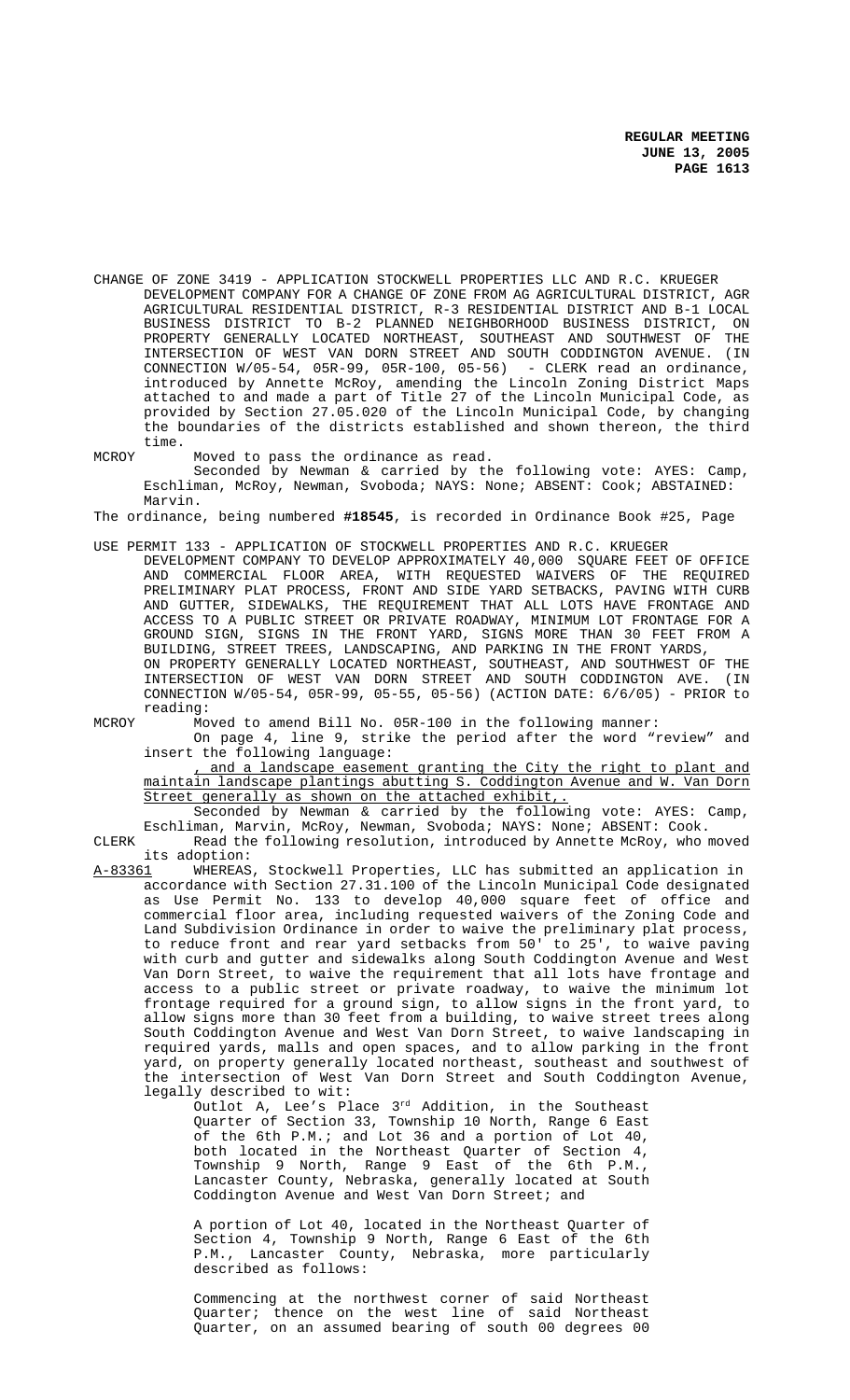> minutes 05 seconds west, a distance of 50.00 feet; thence north 89 degrees 33 minutes 51 seconds east, a distance of 300.00 feet; thence north 84 degrees 42 minutes 54 seconds east, a distance of 187.30 feet to the point of beginning; thence continuing north 84 degrees 42 minutes 54 seconds east, a distance of 13.81 feet; thence north 89 degrees 33 minutes 51 seconds east, a distance of 104.66 feet; thence south 00 degrees 26 minutes 09 seconds east, a distance of 478.49 feet; thence south 89 degrees 33 minutes 51 seconds west, a distance of 575.56 feet; thence north 00 degrees 00 minutes 05 seconds east, a distance of 25.00 feet; thence north 89 degrees 33 minutes 51 seconds east, a distance of 453.51 feet; thence north 00 degrees 00 minutes 05 seconds east, a distance of 452.34 feet to the point of beginning; said tract contains an area of 1.581 acres, more or less;

WHEREAS, the real property adjacent to the area included within the site plan for this construction of office and commercial buildings will not be adversely affected; and

WHEREAS, said site plan together with the terms and conditions hereinafter set forth are consistent with the intent and purpose of Title 27 of the Lincoln Municipal Code to promote the public health, safety, and general welfare.

NOW, THEREFORE, BE IT RESOLVED by the City Council of the City of Lincoln, Nebraska:

That the application of Stockwell Properties, LLC, hereinafter referred to as "Permittee", to develop 40,000 square feet of office and commercial floor area be and the same is hereby granted under the provisions of Section 27.31.100 of the Lincoln Municipal Code upon condition that construction and operation of said office and commercial space be in strict compliance with said application, the site plan, and the following additional express terms, conditions, and requirements:

1. This permit approves 40,000 square feet of commercial floor area.

2. This permit approves the following waivers to the Zoning Code and Land Subdivision Ordinance:

- a. The requirement of Lincoln Municipal Code § 27.31.090 requiring a 50' front yard and rear yard is modified to reduce the required front and rear setbacks from 50' to 25' for that portion of the development north of West Van Dorn Street
- b. The requirement of Lincoln Municipal Code § 26.23.140 requiring every lot to front upon and take access to a public street or private roadway is waived.
- c. The requirement of Lincoln Municipal Code § 27.69.046(c) requiring 300 feet of street frontage for a ground sign is waived.
- d. The requirement of Lincoln Municipal Code § 27.69.046(d) requiring pad site ground signs to be located within 30' from a building is waived.
- e. The requirement of Lincoln Municipal Code § 27.67.030(a) prohibiting parking in the front yard is waived.
- f. The requirement of Lincoln Municipal Code § 26.11.020 that a preliminary plat is required for a subdivision is waived, provided that if any final plat on all or a portion of the approved use permit is submitted five (5) years or more after approval of the use permit, the City may require that a new use permit be submitted, pursuant to all the provisions of § 26.31.015. A new use permit may be required if the subdivision ordinance, the Design Standards, the required improvements have been amended by the City; and as a result, the use permit as originally approved, does not comply with the amended rules and regulations.
- g. The requirement of Lincoln Municipal Code § 26.23.095 requiring sidewalks to be installed on the side of the street abutting the subdivision is waived along South Coddington Avenue.
- 3. The Permittee must revise the site plan to show:
	- a. All required street trees including along Southwest 19th Street.
	- b. Add a general note that states "All required landscaping for individual lots will be reviewed at time of building permits. All landscaping will be provided in compliance with City of Lincoln Design Standards."
	- c. Show the bike trail along South Coddington Avenue.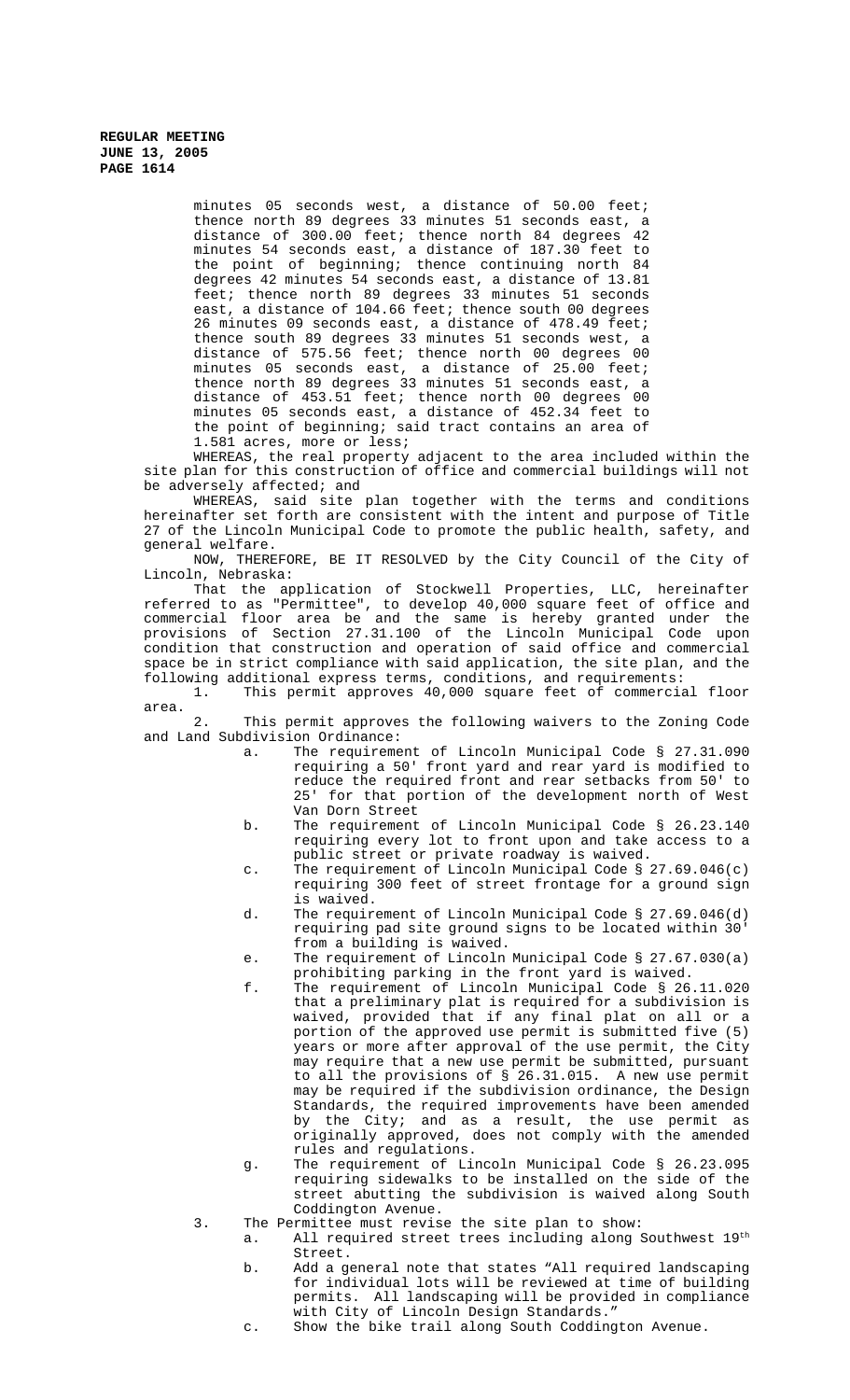- d. Add a general note stating "The grant of an avigation and noise easement to the Lincoln Airport Authority is a condition of approval for this use permit as all or part of the land is located within the Airport Environs Noise District and potentially subjects the land to aircraft noise levels high enough to annoy uses of the property and interfere with its unrestricted use.
- e. Show sidewalks along West Van Dorn Street and Southwest 19th Street.
- f. Show the future sidewalk connection to the Bison Trail extended
- to the south boundary of the use permit.
- g. Remove sign envelopes and revise Note 26 to state, "All signs shall be in compliance with Chapter 27.69 of the L.M.C., except signage may be located more than 30 feet from pad site buildings."
- h. All required landscaping per the Design Standards.
- 4. A revised water plan must be submitted and approved by Public Works.

5. Provide utility easements per the LES 8/2/04 review, and a landscape easement granting the City the right to plant and maintain landscape plantings abutting S. Coddington Avenue and W. Van Dorn Street generally as shown on the attached exhibit.

6. Make corrections per the Public Works and Utilities review.<br>7. Final plats may be approved after the Permittee has complet

Final plats may be approved after the Permittee has completed or posted a surety to guarantee the completion of the private roadway improvements, sidewalks, sanitary sewer system, water system, drainage facilities, land preparation and grading, sediment and erosions control measures, storm water detention/retention facilities, drainage way improvements, street lights, landscaping screens, street trees, temporary turnaround and barricades, and street name signs.<br>8. The Planning Director may approve

The Planning Director may approve final plats after the Permittee has signed an agreement that binds the Permittee and the Permittee's successors and assigns:<br>a. To complete the s

- To complete the street paving of Southwest 19<sup>th</sup> Street within two years following the approval of this final plat.
- b. To complete the installation of sidewalks within four years following the approval of this final plat, except sidewalks along South Coddington Avenue and West Van Dorn Street, provided the Permittee has contributed an amount equivalent to the cost of installing said sidewalks along South Coddington Avenue and West Van Dorn Street to the City.
- c. To complete the public water distribution system within two years following the approval of this final plat.
- d. To complete the public wastewater collection system within two years following the approval of this final plat.
- e. To complete the enclosed public drainage facilities within two years following the approval of this final plat.
- f. To complete the enclosed private drainage facilities within two years following the approval of this final plat.
- g. To complete land preparation including storm water detention/retention facilities and open drainageway improvements prior to the installation of utilities and improvements but not more than two years following the approval of this final plat.
- h. To complete the installation of public street lights within two years following the approval of this final plat.
- i. To complete the planting of the street trees within four years following the approval of this final plat, except street trees along South Coddington Avenue and West Van Dorn Street, provided the owner has contributed an amount equivalent to the cost of installing said street trees along South Coddington Avenue and West Van Dorn Street to the City.
- j. To complete the planting of the landscape screen two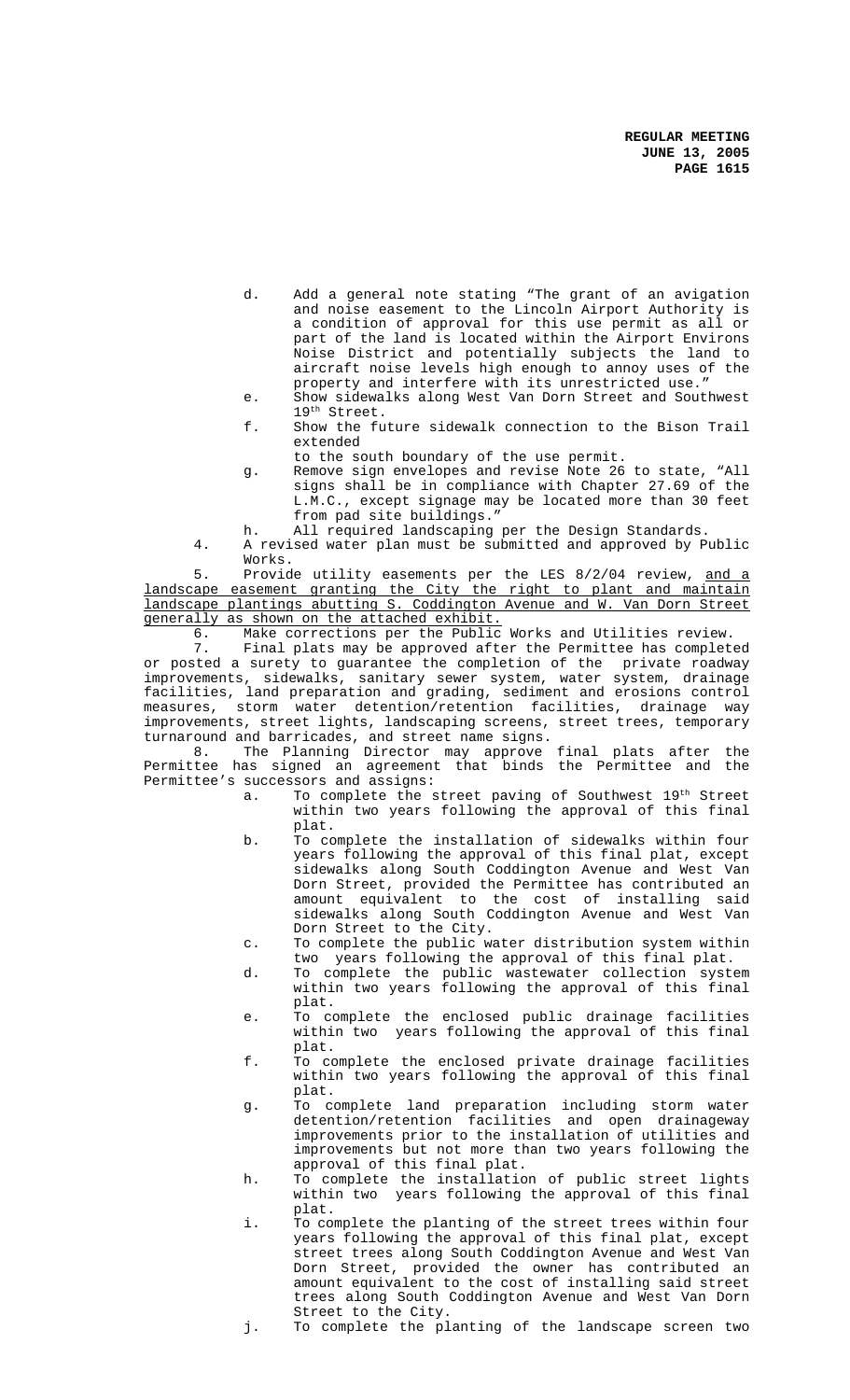- years following the approval of this final plat. k. To complete the installation of the street name signs within two years following the approval of this final plat.
- l. To complete the installation of the permanent markers prior to construction on or conveyance of any lot in the plat.
- m. To complete any other public or private improvement or facility required by Chapter 26.23 (Development Standards) of the Land Subdivision Ordinance in a timely manner which inadvertently may have been omitted from the above list of required improvements.
- n. To submit to the Director of Public Works a plan showing proposed measures to control sedimentation and erosion and the proposed method to temporarily stabilize all graded land for approval.
- o. To complete the public and private improvements shown on Use Permit #133.
- p. To maintain the outlots and private improvements on a permanent and continuous basis; to recognize that there may be additional maintenance issues or costs associated with providing for the proper functioning of stormwater detention/retention facilities as they were designed and constructed within the development and these are the responsibility of the Permittee, and to retain ownership of or the right of entry to the outlots in order to maintain the outlots and private improvements on a permanent and continuous basis. However, the Permittee may be relieved and discharged of such maintenance obligations only upon creating, in writing, a permanent and continuous association of property owners who would be responsible for said permanent and continuous maintenance subject to the following conditions:
	- (i) Permittee shall not be relieved of Permittee's maintenance obligation for each specific private improvement until a registered professional engineer or nurseryman who supervised the installation of said private improvement has certified to the City that the improvement has been installed in accordance with approved plans; and
	- (ii) The maintenance agreements are incorporated into covenants and restrictions in deeds to the subdivided property and the documents creating the association and the restrictive covenants have been reviewed and approved by the City Attorney and filed of record with the Register of Deeds.
- q. To continuously and regularly maintain the landscape screens.
- r. To submit to the lot buyers a copy of the soil analysis.
- s. To pay all design, engineering, labor, material, inspection, and other improvement costs except paving, curb and gutter in South Coddington Avenue and West Van Dorn Street.
- u. To comply with the provisions of the Land Preparation and Grading requirements of the Land Subdivision Ordinance.
- v. To protect the trees that are indicated to remain during construction and development.
- w. To properly and continuously maintain and supervise the private facilities which have common use or benefit, and to recognize that there may be additional maintenance issues or costs associated with providing for the proper functioning of storm water detention/retention facilities as they were designed and constructed within the development, and that these are the responsibility of the Permittee.
- x. To relinquish the right of direct vehicular access from West Van Dorn Street, South Coddington Avenue, and Southwest 19th Street except as shown on Use Permit #133.
- y. To inform all prospective purchasers and users that the land is located within the Airport Environs Noise District, that the land is subject to an avigation and noise easement granted to Lincoln Airport Authority, and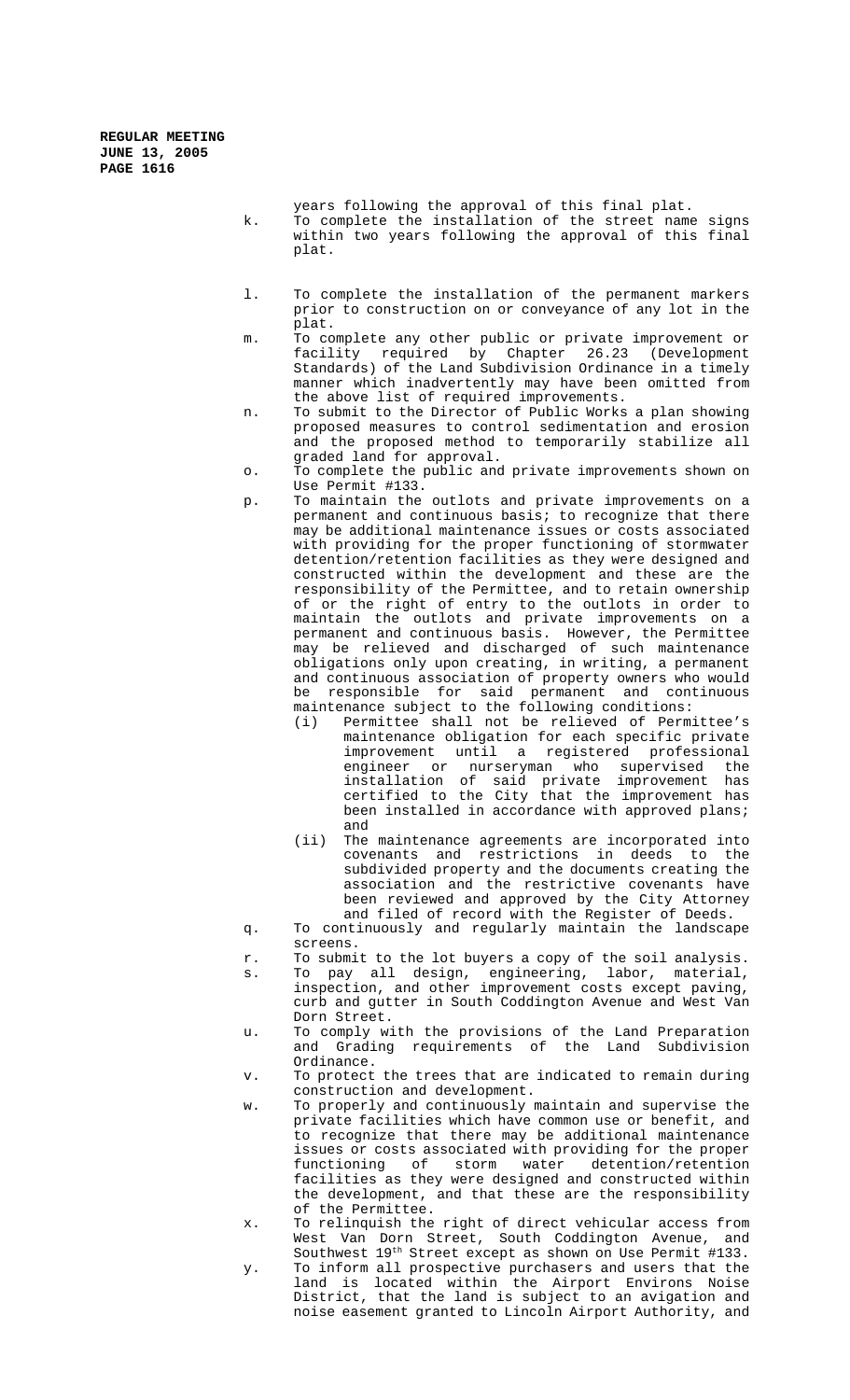that the land is potentially subject to aircraft noise levels high enough which may affect users of the property and interfere with its unrestricted use.

9. Before occupying the buildings units all development and construction shall have been completed in compliance with the approved plans.

10. All privately-owned improvements shall be permanently maintained by the owner or an appropriately established homeowners association approved by the City Attorney.

11. The site plan approved by this permit shall be the basis for all interpretations of setbacks, yards, locations of buildings, location of parking and circulation elements, and similar matters.

12. This resolution's terms, conditions, and requirements bind and obligate the permittee, its successors and assigns.

13. The applicant shall sign and return the letter of acceptance to the City Clerk within 30 days following the approval of the special permit, provided, however, said 30-day period may be extended up to six months by administrative amendment. The clerk shall file a copy of the resolution approving the special permit and the letter of acceptance with the Register of Deeds, filling fees therefor to be paid in advance by the applicant.

Introduced by Annette McRoy

Seconded by Newman & carried by the following vote: AYES: Camp, Eschliman, McRoy, Newman, Svoboda; NAYS: None; ABSENT: Cook; ABSTAINED: Marvin.

DECLARING A TRACT OF LAND CONSISTING OF .24 ACRES, MORE OR LESS, AS SURPLUS PROPERTY GENERALLY LOCATED SOUTHEAST OF THE INTERSECTION OF WEST VAN DORN STREET AND SOUTH CODDINGTON AVE. (IN CONNECTION W/05-54, 05R-99, 05-55, 05R-100, 05-56) - CLERK read an ordinance, introduced by Annette McRoy, declaring approximately .24 acres of City-owned property generally located southeast of the intersection of West Van Dorn Street and South Coddington Avenue as surplus and authorizing the sale thereof, the third time. MCROY Moved to pass the ordinance as read.

Seconded by Newman & carried by the following vote: AYES: Camp, Eschliman, McRoy, Newman, Svoboda; NAYS: None; ABSENT: Cook; ABSTAINED: Marvin.

The ordinance, being numbered **#18546**, is recorded in Ordinance Book #25, Page

CHANGE OF ZONE 05012 - APPLICATION OF THE CHRISTIAN CHURCH IN NEBRASKA FOR A CHANGE OF ZONE FROM R-4 RESIDENTIAL TO R-4 RESIDENTIAL PUD, WOOD BRIDGE PLANNED UNIT DEVELOPMENT, TO DEVELOP A CHURCH, APPROXIMATELY 12,000 SQ. FT. OF OFFICE/MEDICAL OFFICE FLOOR AREA, AND APPROXIMATELY 58,200 SQ. FT. OF MINI-STORAGE FLOOR AREA, WITH A WAIVER OF THE REQUIRED PRELIMINARY PLAT PROCESS AND TO ALLOW LOTS WITHOUT FRONTAGE ONTO A PUBLIC STREET OR PRIVATE ROADWAY, ON PROPERTY GENERALLY LOCATED AT PINE LAKE ROAD AND HELEN WITT DRIVE - CLERK read an ordinance, introduced by Patte Newman, amending the City of Lincoln Zoning District Maps attached to and made a part of Title 27 of the Lincoln Municipal Code, changing the boundaries of the districts established and shown on said City of Lincoln Zoning District Maps as provided in Section 27.05.020 of the Lincoln Municipal Code and approving the designation of the area hereinafter described as a planned unit development, the third time.<br>NEWMAN Moved to pass the ordi

Moved to pass the ordinance as read,

Seconded by McRoy & carried by the following vote: AYES: Camp, Eschliman, McRoy, Newman, Svoboda; NAYS: None; ABSENT: Cook; ABSTAINED: Marvin.

The ordinance, being numbered **#18547**, is recorded in Ordinance Book #25, Page

COMP. PLAN AMENDMENT NO. 04010 - AMENDING THE 2025 LINCOLN/LANCASTER COUNTY COMPREHENSIVE PLAN TO CHANGE THE LAND USE DESIGNATION FROM URBAN RESIDENTIAL TO COMMERCIAL ON APPROXIMATELY 39.13 ACRES GENERALLY LOCATED AT S. 60TH STREET AND HIGHWAY 2. (IN CONNECTION W/05-60) (ACTION DATE: 6/13/05) - CLERK read the following resolution, introduced by Patte Newman, who moved its adoption:<br>A-83362 MHEREAS, the Plani

WHEREAS, the Planning Director on behalf of Apple's Way LLC has made application to amend the 2025 Lincoln/Lancaster County Comprehensive Plan to change the land use designation from Urban Residential to Commercial on approximately 39.13 acres generally located at S. 60th Street and Highway 2; and

WHEREAS, the Lincoln City-Lancaster County Planning Commission has recommended approval thereof.

NOW, THEREFORE, BE IT RESOLVED by the City Council of the City of Lincoln, Nebraska:

That the 2025 Lincoln/Lancaster County Comprehensive Plan be amended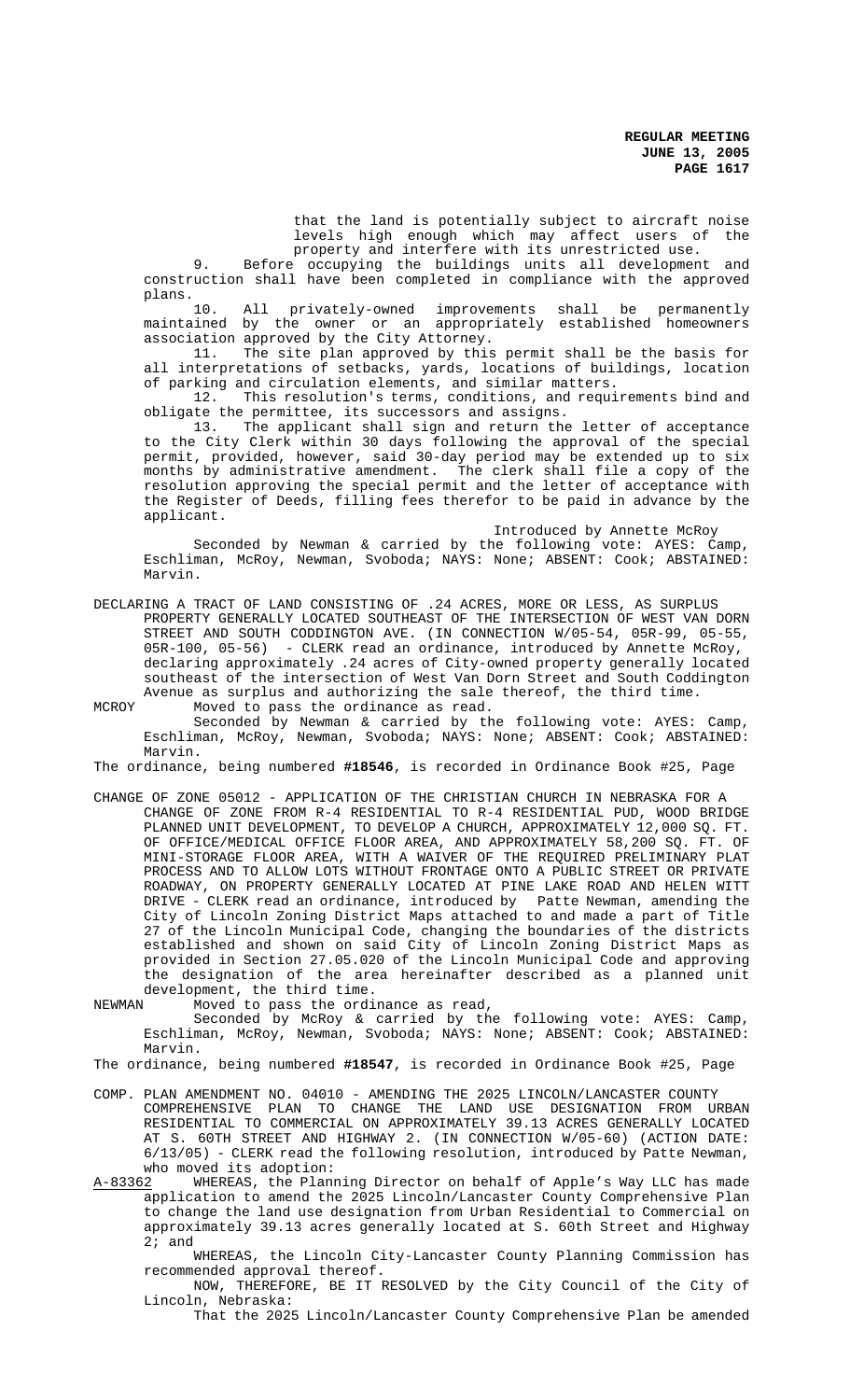as follows:

1. Amend the "Lincoln/Lancaster County Land Use Plan" and the "Lincoln Area Detail" figures on pages F23 and F25, respectively, to change the land use designation on approximately 39.13 acres of property generally located at S. 60th Street and Highway 2 from Urban Residential to Commercial as shown on Attachment "A".

BE IT FURTHER RESOLVED that any other references in said plan which may be affected by the above-specified amendments be, and they hereby are amended to conform to such specific amendments.

Introduced by Patte Newman

Seconded by McRoy & carried by the following vote: AYES: Camp, Eschliman, McRoy, Newman, Svoboda; NAYS: None; ABSENT: Cook; ABSTAINED: Marvin.

CHANGE OF ZONE 05026 - APPLICATION OF APPLE'S WAY AND UNO PROPERTIES FOR A CHANGE OF ZONE FROM AG AGRICULTURAL DISTRICT TO R-1 RESIDENTIAL AND B-2 PLANNED NEIGHBORHOOD BUSINESS DISTRICT, WITH A PLANNED UNIT DEVELOPMENT DISTRICT DESIGNATION, FOR DEVELOPMENT OF APPROXIMATELY 32 DWELLING UNITS AND 235,000 SQ. FT. OF COMMERCIAL FLOOR AREA, ON PROPERTY GENERALLY LOCATED AT S. 66TH STREET AND HIGHWAY 2. (IN CONNECTION W/05R-110) - PRIOR to

reading:<br>NEWMAN Mo

Moved to amend Bill No. 05-60, Section  $3/b$  as follows:

1.1.1 Delete "no more than 50,000 square feet of office" and add commercial after the word office and delete "between South 63rd Street and the R-1 Zone, and no more than 185,000 square feet of commercial floor area west of South 63rd Street, delete Adjustment to allow office commercial floor area to be reallocated and used as commercial floor area west of South 63<sup>rd</sup> Street may be approved administratively" and add The uses to be designated within the total square footage approved shall not exceed the generation of a maximum of 1200 trips during the p.m. peak periods.

(iv) Delete the phrase "Show all required screening", and delete "office and" after for all. Add Individual lot landscaping for all office commercial buildings will be reviewed at the time of building permits. Street trees to be reviewed at the time of final plat and assigned by Parks and Recreation.

 (v) Delete in its entirety. (viii) Delete in its entirety. (ix) Delete in its entirety. (xii) Delete in its entirety. (xiii) Delete in its entirety. (xiv) Delete in its entirety. (xv) Delete in its entirety. (xvi) Delete in its entirety. (xix) Delete in its entirety.

(xx) Add: no fast food restaurants with drive-through access (excluding a coffee shop retailer) or 24-hour operation uses (except occasional seasonal sales) shall be permitted in the B-2 zoning district of this planned unit development.

(xxi) Add: The Developer shall:

- (a) At its cost and expense, install the improvements at its entrance on  $63^{rd}$  Street, including:
	- Traffic signal.
	- 400' right turn lane for eastbound traffic
	- 200' left turn lane for westbound traffic
	- Removal of median break for existing house
	- Reconstruct existing median break
- 2. At its cost and expense, install the improvements at  $66^{\text{th}}$ Street and Highway 2, including:
- 150' right turn deceleration lane for eastbound traffic c. Contribute the sum of \$425,000 to the City of Lincoln to pay for the off-site improvements recommended in the Traffic Impact Study prepared by Olsson Associates dated March 2005.
- B. Preliminary Plat. The applicant is not requesting a waiver of the Preliminary Plat process. The approved planned Unit Development shall be subject to the applicant submitting the required specific detailed plans, including the following information or a requested waiver therefor:<br>B.1 All require
	- B.1 All required screening (moved from 3.b.iv)<br>B.2 Provide sidewalks along both sides of all i
	- Provide sidewalks along both sides of all interior streets and private roadways and provide sidewalks from there to each
-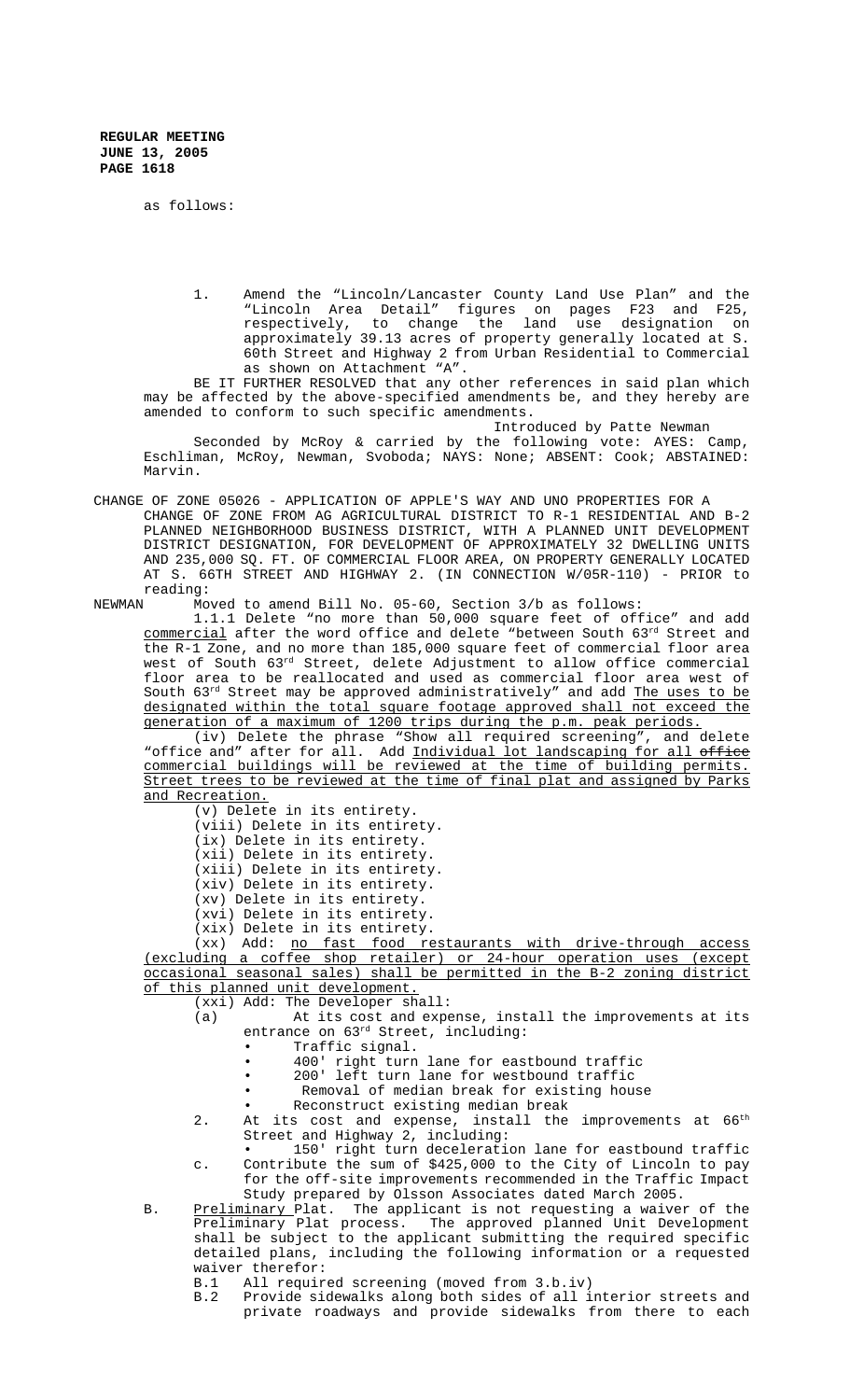commercial building (moved from 3.b.v)

- B.3 Show the intersection of the private roadway and South  $66^{\text{th}}$ Street moved south to a point where it uses the access easement granted as part of Country Meadows 4<sup>th</sup> Addition (moved from 3.b.viii).
- B.4 The south cul-de-sac deleted and street connected to Outlot F in Country Meadows Addition (moved from 3.b.ix and will request waiver in the Preliminary Plat).
- B.5 Show the north cul-de-sac redesigned to create suitable building sites (moved from 3.b.xii).
- B.6 Show the retention of existing trees, except those indicated for removal (moved from 3.b.xiii).
- B.7 Show five hydrants to the satisfaction of the Fire Department (moved from 3.b.xiv).
- B.8 Show required LES easements (moved from 3.b.xv).<br>B.9 Show open spaces/detention areas as outlots
- Show open spaces/detention areas as outlots (moved from 3.b.xvi).
- B.10 Show revisions to the satisfaction of Public Works and Utilities (moved from 3.b.xix)
- B.11 Delete paragraphs 3e, 3f, and 3h regarding final plat and building permit requirements to be addressed at the subdivision process.

Seconded by Eschliman & carried by the following vote: AYES: Camp, Eschliman, Marvin, McRoy, Newman, Svoboda; NAYS: None; ABSENT: Cook.

### AMENDMENT #1a

CAMP Moved to amend Bill No. 05-60 on page 2, line 20, delete the words "AG Agricultural" and insert in lieu thereof the words AGR Agricultural Residential, and on pag3, line 34, delete the words "AG Agricultural" and insert in lieu thereof the words AGR Agricultural Residential.

Seconded by Newman & carried by the following vote: AYES: Camp, Eschliman, Marvin, McRoy, Newman, Svoboda; NAYS: None; ABSENT: Cook.

# AMENDMENT # 2

CAMP Moved to amend Bill No. 05-60 the Site Specific Conditions by deleting 3.b.xi and adding <u>The restricted access gate across the private</u> roadway and separating the residential district from the commercial district shall be replaced with a one-way street, a round-about or other traffic calming device to be approved administratively prior to the issuance of building permits,

Seconded by Newman & carried by the following vote: AYES: Camp, Eschliman, Marvin, McRoy, Newman, Svoboda; NAYS: None; ABSENT: Cook.

#### AMENDMENT # 3

CAMP Moved to amend Bill No. 05-60 the Site Specific conditions by deleting "Show South  $63^{\text{rd}}$  Street stub to the southwest corner of the plat at the west edge of the detention cell", and adding: 1. Site Specific. The landowner shall dedicate an easement for street purposes at the southwest corner of the site showing the potential location of a connecting street from Apple's Way west to South 56<sup>th</sup> Street. Such easement shall be reflected on the preliminary plat and final plat.

Seconded by Newman & carried by the following vote: AYES: Camp, Eschliman, Marvin, McRoy, Newman, Svoboda; NAYS: None; ABSENT: Cook.

CLERK Read an ordinance, introduced by Patte Newman, amending the City of Lincoln Zoning District Maps attached to and made a part of Title 27 of the Lincoln Municipal Code, changing the boundaries of the districts established and shown on said City of Lincoln Zoning District Maps as provided in Section 27.05.020 of the Lincoln Municipal Code and approving the designation of the area hereinafter described as a planned unit development, the third time.

NEWMAN Moved to pass the ordinance as amended.

Seconded by Camp & carried by the following vote: AYES: Camp, Eschliman, McRoy, Newman, Svoboda; NAYS: None; ABSENT: Cook; ABSTAINED: Marvin.

## **MISCELLANEOUS BUSINESS**

## **PENDING -**

CAMP Moved to extend the Pending List to June 20, 2005.

The ordinance, being numbered **#18548**, is recorded in Ordinance Book #25, Page